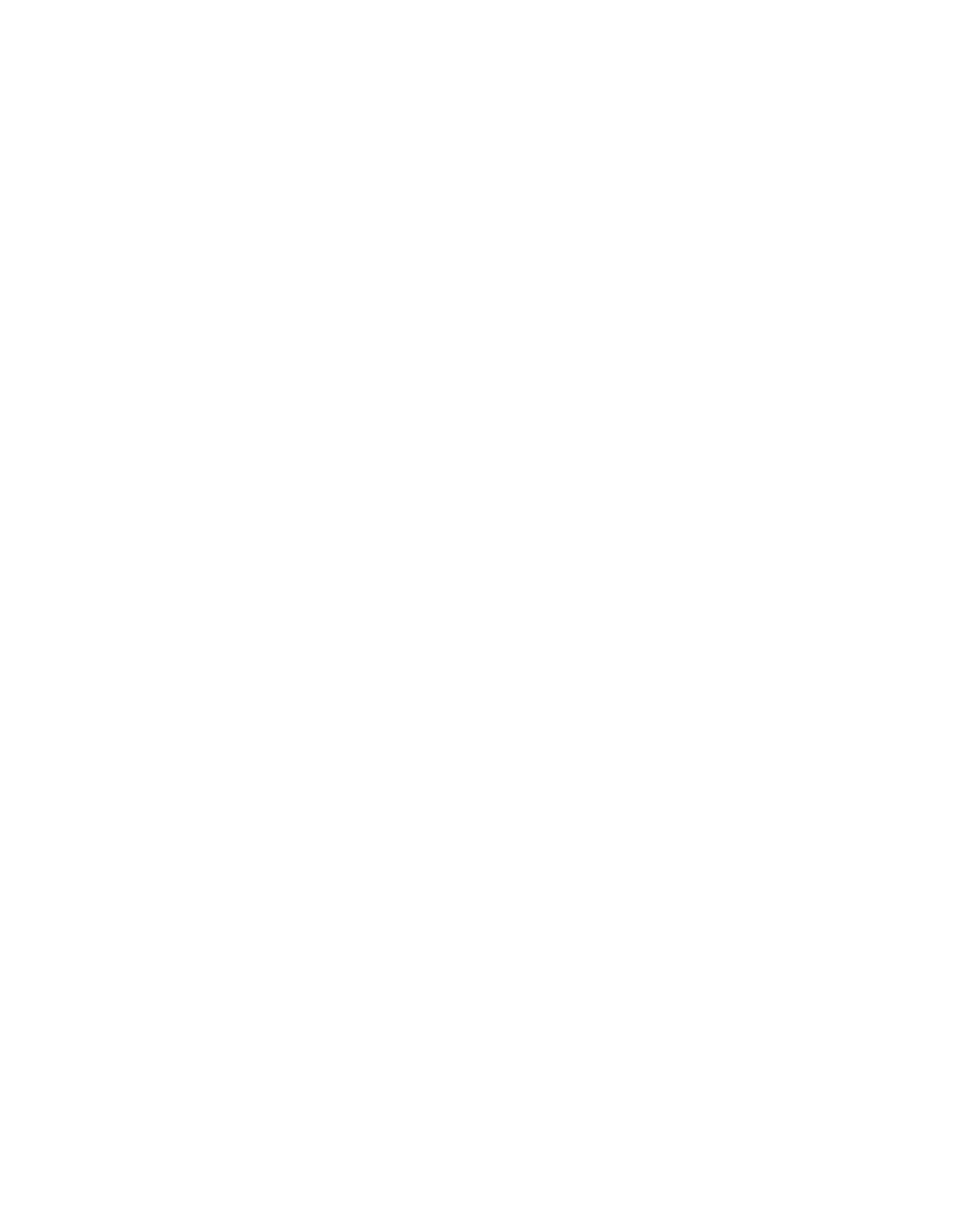# **IMPROVED AVAILABILITY OF COMPARATIVE EFFECTIVENESS INFORMATION: AN ESSENTIAL FEATURE FOR A HIGH-QUALITY AND EFFICIENT UNITED STATES HEALTH CARE SYSTEM**

A Policy Paper of the American College of Physicians

This paper, written by Neil Kirschner, was developed for the Medical Services Committee of the American College of Physicians (ACP); Joseph W. Stubbs, MD, (Chair), Mary M. Newman, MD (Vice Chair), William R. Hersh, MD, Michael D. Lahey, MD, Peter Basch, MD, Yul D. Ejnes, MD, Jeannine Z. Engel, MD. Stephen D. Fihn, MD, MPH, Susan H. Gunn, MD, J. Leonard Lichtenfeld, MD, Eric M. Mazur, MD, Stephen G. Pauker, MD, and Michael C. Sha, MD. It was approved by the ACP Board of Regents on 13 January 2008.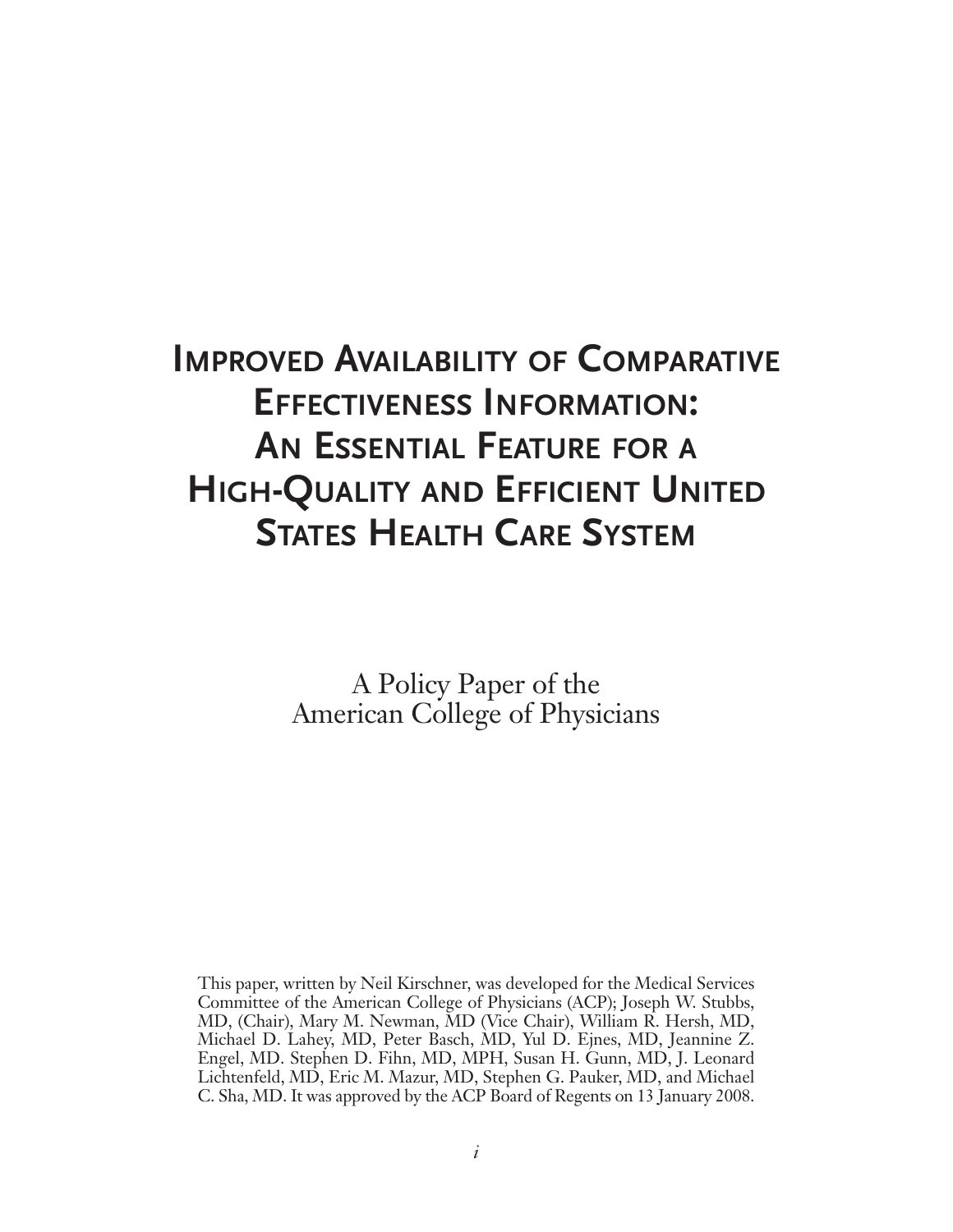How to cite this paper:

American College of Physicians. Improved Availability of Comparative Effectiveness Information: An Essential Feature for a High-Quality and Efficient United States Health Care System. Philadelphia: American College of Physicians; 2008: Position Paper. (Available from American College of Physicians, 190 N. Independence Mall West, Philadelphia, PA 19106.)

Copyright ©2008 American College of Physicians.

All rights reserved. Individuals may photocopy all or parts of Position Papers for educational, not-for-profit uses. These papers may not be reproduced for commercial, for-profit use in any form, by any means (electronic, mechanical, xerographic, or other), or held in any information storage or retrieval system without the written permission of the publisher.

For questions about the content of this Position Paper, please contact ACP, Division of Governmental Affairs and Public Policy, Suite 700, 25 Massachusetts Avenue NW, Washington, DC 20001-7401; telephone 202-261-4500. To order copies of this Position Paper, contact ACP Customer Service at 800-523-1546, extension 2600, or 215-351-2600.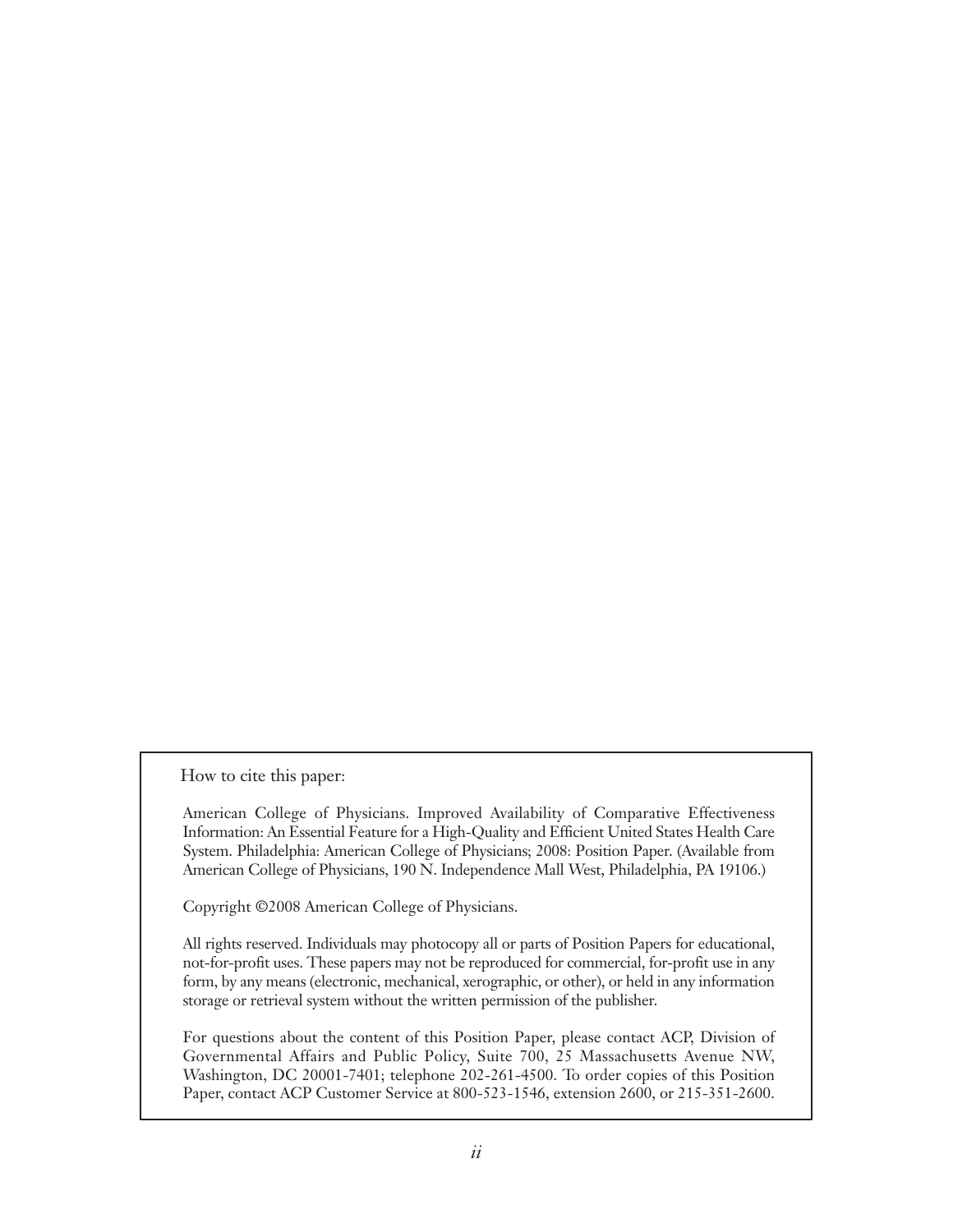# **Executive Summary**

This policy paper highlights the need for increased efforts to develop and distribute information to physicians, health care payers, and patients regarding the comparative effectiveness of currently available health care interventions. Comparative effectiveness refers to the evaluation of the relative (clinical) effectiveness, safety, and cost of two or more medical services, drugs, devices, therapies, or procedures used to treat the same condition. Following a review of comparative effectiveness efforts in this country and internationally, the paper calls for the establishment of an adequately funded, trusted national entity to prioritize, sponsor, and/or produce this comparative information. It defines several recommended attributes for this entity that include protection from undue government and private sector influence, transparent proceedings and reports, extensive stakeholder involvement, and implementation of processes to ensure the general distribution of findings to all interested parties. This policy paper further recommends that the entity produce both comparative clinical and cost-effectiveness data. It examines the current arguments against the use of cost-effectiveness data in health care decision-making processes and concludes that the availability of these data in an explicit and transparent form is vital to the obtaining of value for health care expenditures by all payers, including the individual consumer.

This policy paper contains the following position statements:

**Position 1: The American College of Physicians (ACP) strongly supports efforts to improve access to information comparing clinical management strategies.** 

**Position 2: The College strongly supports the establishment of an adequately funded, independent entity to sponsor and/or produce trusted research on the comparative effectiveness of health care services.** 

**Position 3: The College believes that the federal government should have a significant role in the funding, implementing, and maintaining of this comparative effectiveness entity, but takes no formal position on its organizational structure (e.g., government or joint public–private)** 

**Position 4: The College recommends that the newly proposed comparative effectiveness entity should:**

- Have a structure and adopt operating procedures that encourage trust in its impartiality and adherence to the strictest scientific standards, by ensuring its independence from undue governmental and private sector influence.
- Be responsible for the development of evidence concerning comparative effectiveness necessary for clinical practice, coverage, or pricing decisions, but have no direct involvement in the making of these health care decisions.
- Conduct proceedings and present results in a transparent manner.
- Involve all relevant stakeholders, including beneficiaries, payers, scientists, providers, and industry representatives, at all levels of the evidence development process.
- Implement a prioritization process, informed by input from the stakeholder groups, that ensures that the comparative effectiveness evidence developed will have the greatest positive effect on improving the quality and efficiency of the overall health care provided in the country.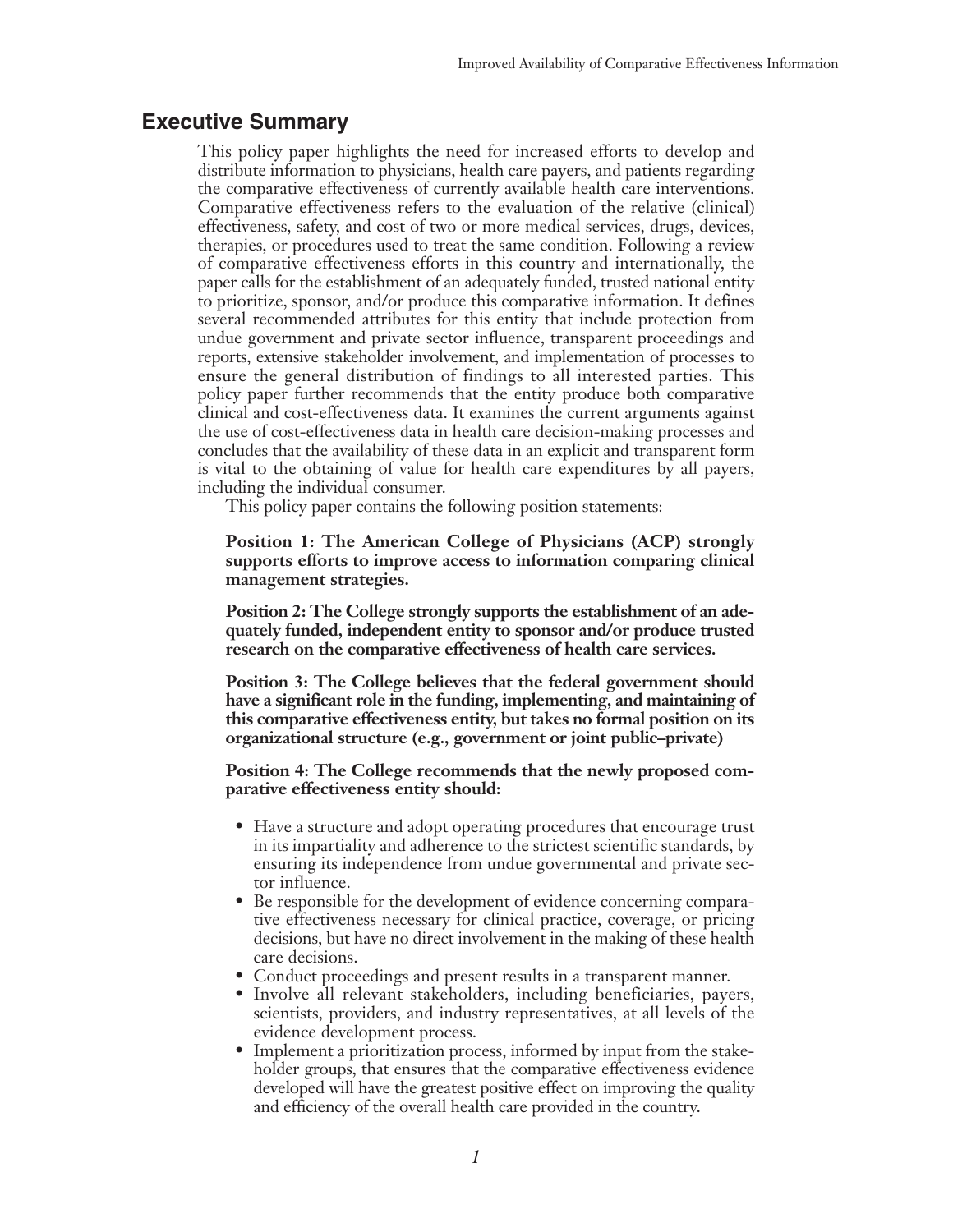- Support the development of evidence at all levels from review and synthesis of existing evidence to initiation of new research in priority areas in which essential evidence does not already exist.
- Include relevant clinical information available from federal agencies as well as private and academic settings in its analyses.
- Ensure that the comparative effectiveness findings developed are accessible in a timely manner and in a comprehensible form to all stakeholders.

**Position 5: The College recommends that the proposed comparative effectiveness entity be charged with systematically developing both comparative clinical and cost-effectiveness evidence for competing clinical management strategies.** 

**Position 6: The College recommends that as part of the implementation of the proposed comparative effectiveness entity, a panel of stakeholders and additional scientific experts, including specifically experts in the area of cost-effectiveness analyses, be formed and charged with:**

- Updating and expanding upon the recommendations of the 1993 Panel on Cost-Effectiveness and Health<sup>1</sup> and developing related procedures to ensure that the proposed entity produces high-quality cost-effectiveness information.
- Developing a framework and related procedures to reconcile apparently disparate estimates of cost effectiveness regarding specific clinical management comparisons.
- Developing recommendations, including suggested model procedures for potential use by stakeholders who plan to consider this cost-effectiveness information in clinical, coverage, purchasing, and pricing decisions. These recommendations should:
	- Recognize that cost-effectiveness analysis is only a tool to be used in coverage and pricing decisions and cannot be the sole basis for making resource allocation decisions.
	- Help to ensure that the use of cost-effectiveness information as part of the decision-making process within the doctor–patient relationship takes into account the unique needs and values of each patient (is patient-centered) and the clinical opinion of the treating physician, while also recognizing the limited nature of health care resources available to society in general (the Medical Commons<sup>2</sup>).
- Developing recommendations to establish a mechanism to educate the general public and promote discussion on the use of comparative clinical and cost-effectiveness information to both meet the needs of the individual and help ensure the equitable distribution of finite health care resources throughout society.

**Position 7a: The College recommends that all health care payers, including Medicare, other government programs, private sector entities, and the individual health care consumer, employ both comparative clinical and cost-effectiveness information as factors to be explicitly considered in their evaluation of a clinical intervention.**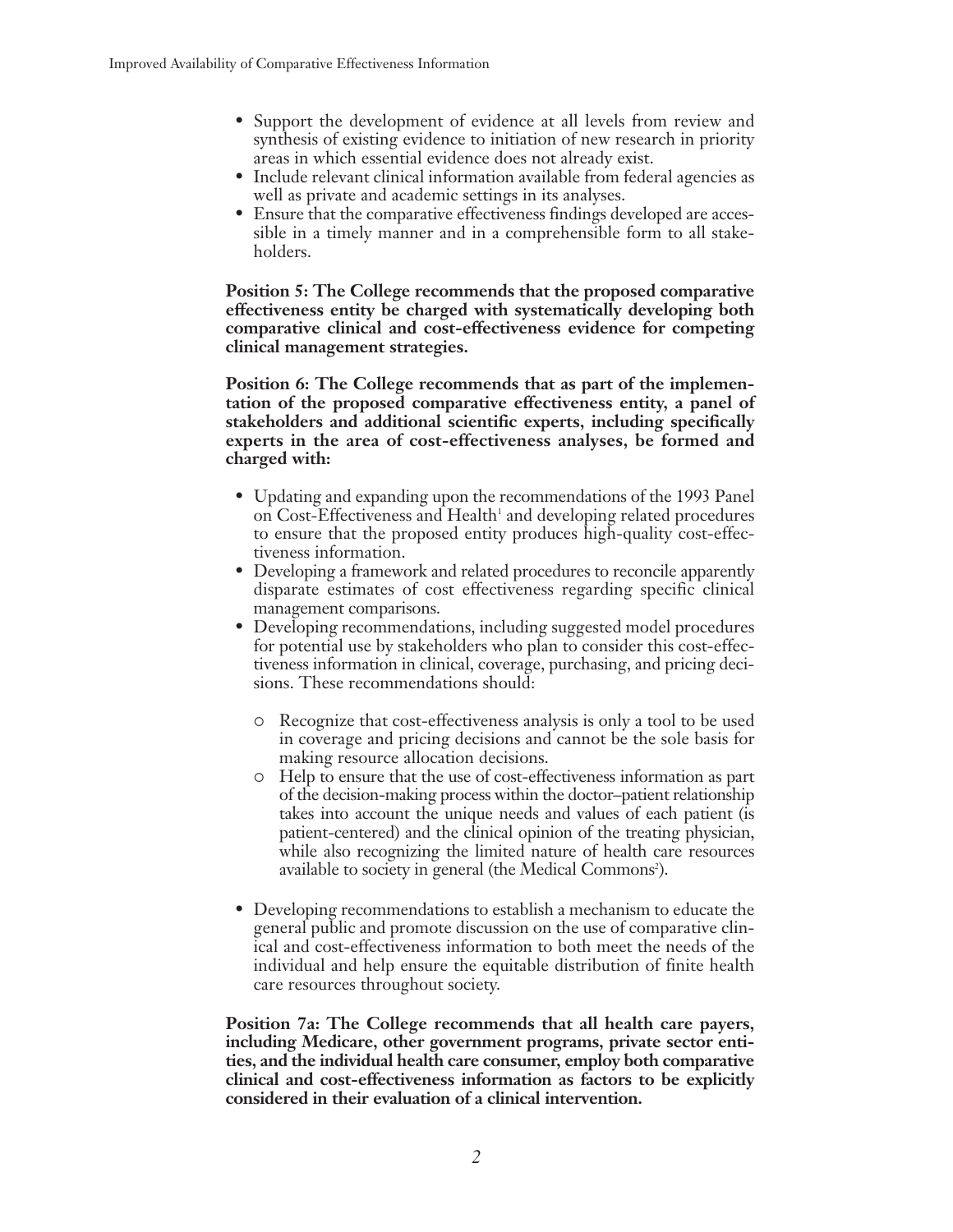#### **Position 7b: The College recommends that cost should never be used as the sole criterion for evaluating a clinical intervention. Cost should only be considered along with the explicit, transparent consideration of the comparative effectiveness of the intervention.**

The Institute of Medicine (IOM) recently released a paper describing an evidence gap in the U.S. health care system—the system has failed to produce an adequate supply of reliable and practical information regarding what health care works best for whom in a given clinical situation<sup>3</sup>. This evidence gap directly contributes to the following problems within the health care system:

- The unsustainable growth in health care costs that adversely affects both payers and beneficiaries<sup>4</sup>
- The presence of significant quality gaps, particularly when compared with other industrialized nations that spend much less on health care<sup>5</sup>
- The presence of significant variation in health care practices and costs throughout this country, without any evidence that increased costs result in improved care<sup>6</sup>.

It is in the best interest of those who pay for, deliver, and receive health care that our system provide the services that are most effective and affordable. The members of the American College of Physicians (ACP), the nation's largest medical specialty organization representing 124,000 physicians and medical students in internal medicine, are dedicated to providing the best possible medical care to their patients, and this goal is not possible without good comparative clinical effectiveness and cost information. From the perspective of practicing physicians and their patients, the insufficient availability of data about what works best for whom creates critically important limitations for the clinical decisionmaking process. Each day, in the privacy of the examination room, patients are treated for conditions for which there are numerous treatment options. This includes treatment for common conditions, such as intermittent heartburn, more serious chronic conditions, such as high blood pressure or diabetes, and immediate life-and-death issues, such as choosing the best approach for the treatment of acute coronary syndrome or an aortic dissection. The limited availability of valid data to supplement the physician's clinical experience and professional knowledge, data that compare the clinical effectiveness and cost of different treatments for the same condition, makes it difficult to ensure that an effective treatment choice is made—one that meets the unique needs and preferences of the patient.

The lack of available information on the relative clinical effectiveness and costs of different treatments for the same condition limits the ability of primary health care payers, including the federal and state governments through Medicare and Medicaid, private employers or insurers, and the individual consumer, to ensure that the highest value is obtained for health care dollars spent and that their health care expenditures are being used effectively to provide high-quality care and achieve the best possible patient outcomes. The harmful effects of this evidence deficiency increase each year, as new advances in medical procedures, medical devices, biologics, and pharmaceuticals are introduced into the health care system. Absent increased investment to develop this important evidence about comparative effectiveness, the nation is at serious risk of producing more and more innovations without an effective and efficient means of incorporating them into a health care system with limited resources.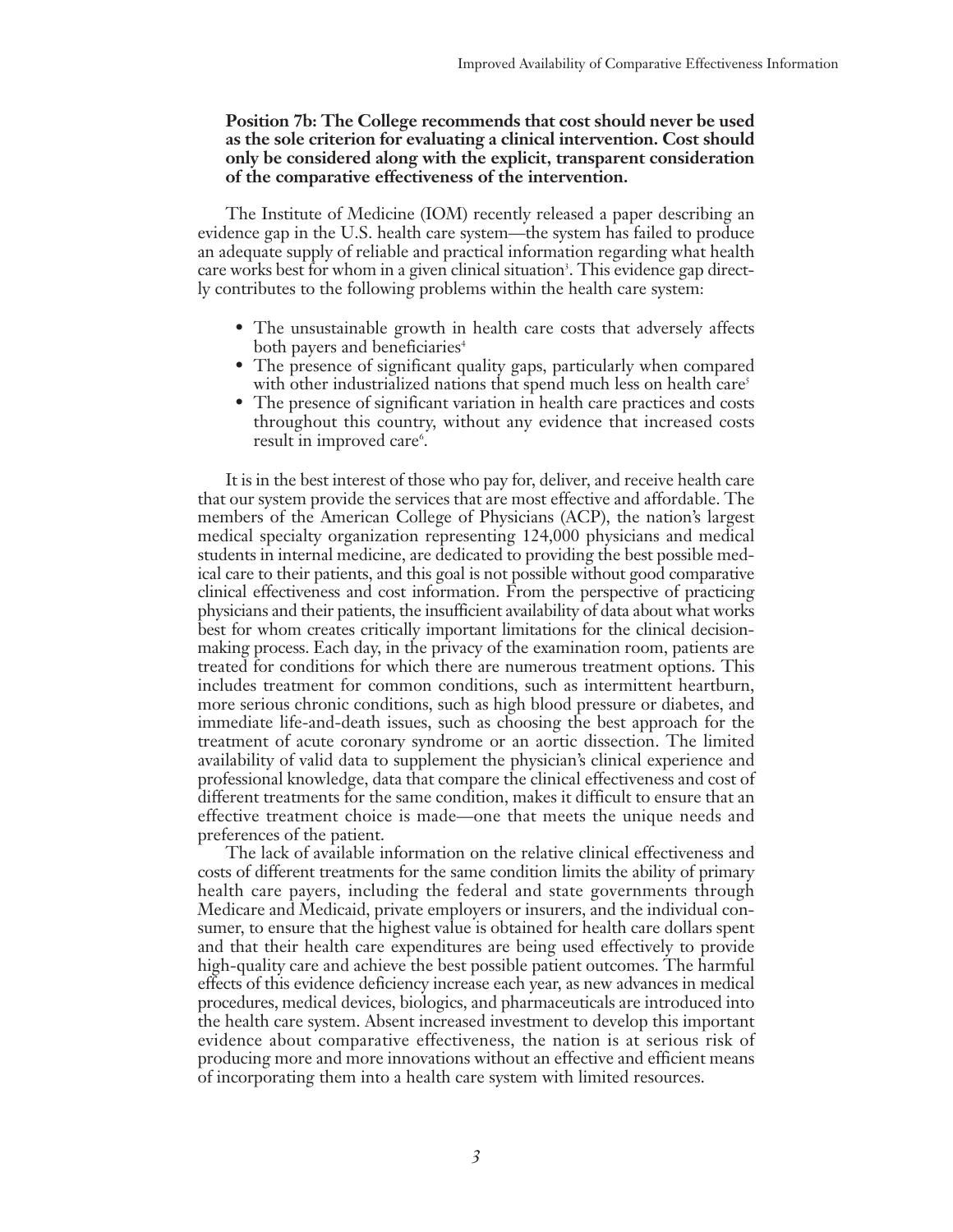**Position 1: The American College of Physicians strongly supports efforts to improve access to information comparing clinical management strategies.** 

#### **Definition of Concepts**

**Clinical effectiveness analysis** evaluates the extent to which a health care intervention provides an outcome consistent with its intent. Data for these analyses are typically obtained through one of two basic approaches:

**Trial-based approach,** in which clinical trials are conducted to assess the effectiveness of an intervention for a given condition.

**Data synthesis approach,** in which evidence from already existing clinical trials, studies published in the medical literature, and data from a variety of secondary sources (e.g., administrative claims data, registries, or observational studies) are integrated.

**Comparative effectiveness analysis** evaluates the relative (clinical) effectiveness, safety, and cost of two or more medical services, drugs, devices, therapies, or procedures used to treat the same condition. Although the use of the term *comparative effectiveness* broadly refers to the evaluation of both the relative clinical and cost differences among different medical interventions, it is notable that most comparative effectiveness research engaged in and used by stakeholders in this country focuses solely on evaluating relative clinical differences to the exclusion of cost factors. This issue will be addressed in more detail later in this policy paper.

**Cost or Economic Analysis—**Various terms and procedures are used when cost factors are a significant aspect in the comparison of the effectiveness of different medical interventions<sup>7</sup>. These include:

- **Cost analysis** or **Cost-identification analysis,** which estimates and compares the net costs of different strategies.
- **Cost consequence analysis,** which computes and lists the component costs of different interventions for the same condition without aggregation of the results into a single measure.
- **Cost benefit analysis,** which measures and compares the costs and benefits of different interventions for the same condition solely in monetary terms. This analysis requires estimates of the monetary value of health care benefits; deriving and agreeing on these estimates is often problematic.
- **Cost-effectiveness analysis (CEA),** which compares the incremental or marginal economic cost per unit of health care gain observed among the different interventions for the same condition without attempting to monetarize the health care gain. More specifically, this approach provides a single ratio, a cost-effectiveness (C/E) ratio, which reflects the difference in the comparison interventions' costs (in dollars) divided by the difference in their health effectiveness or outcomes:

Cost intervention A - Cost intervention B

 $Cost$  Effective Ratio  $=$  –

Health Outcome intervention A - Health Outcome intervention B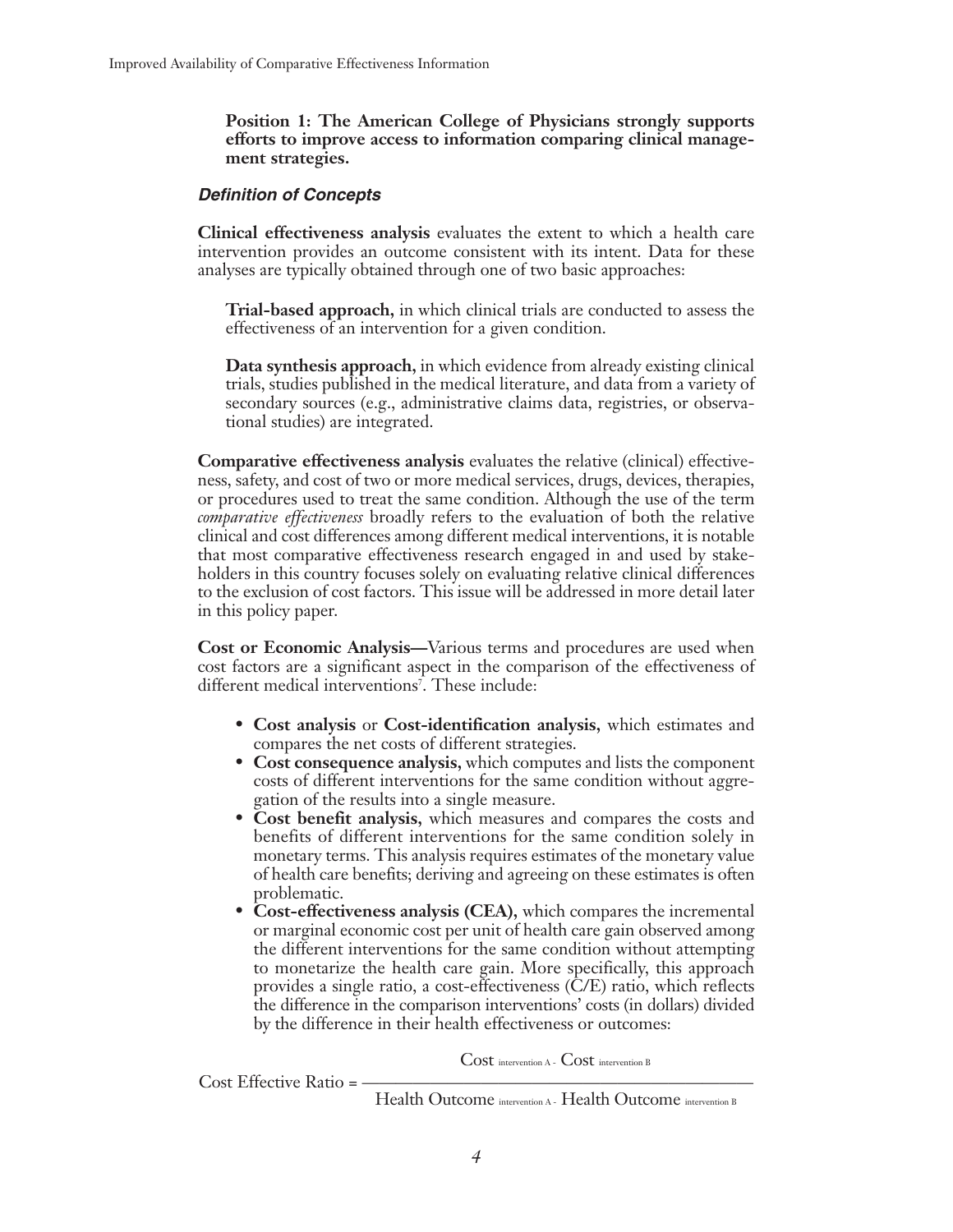Health outcomes are defined in various ways, including life years gained, cases of a particular disease prevented, and improvements in functional status. The current, most frequently used measure of health outcome, recommended by the respected Panel on Cost-Effectiveness in Health and Medicine<sup>8</sup>, is health-related quality-adjusted life years (QALYs). A QALY is a measure of health outcome that assigns a weight to each period of a patient's expected remaining years of life, ranging from  $0$  (death) to  $1$  (perfect health), that corresponds to the quality of life during that period. Thus, the value of a QALY can be less than the actual life year of expected survival. QALYs provide a common currency to assess the benefits that patients gain in terms of health-related quality of life and survival.

#### **Previous College Policies Related to Comparative Effectiveness and Related Concepts**

The College has a long history of supporting the production of clinical effectiveness data and encouraging use of these data by its members. Since 1981, ACP has been developing evidenced-based clinical treatment guidelines through its Clinical Efficacy Assessment Program. The College also publishes a continually updated, evidence-based reference of internal medicine practices, *ACP Medicine*, and offers the Physicians' Information and Education Resource (PIER), a Web-based decision-support tool designed for rapid point-of-care delivery of up-to-date, evidence-based guidance for clinicians, free to its members.

A 1996 ACP policy paper on reforming Medicare emphasized the need for increased production of outcome research reflecting the relative effectiveness of different treatments for the same condition and specifically called for the use of cost-effectiveness as criteria for the coverage of new technology. The College's ambivalence regarding the use of cost-effectiveness information in coverage decisions is reflected in their decision to join a coalition of health care groups in expressing opposition to this use, primarily due to methodological concerns, in a letter to the Medicare Administrator that same year<sup>9</sup>.

The College, in collaboration with the American Board of Internal Medicine and the European Federation of Internal Medicine, developed a physician's "Professionalism Charter"<sup>10</sup> in 2002 that states, "While meeting the needs of individual patients, physicians are required to provide health care that is based on the wise and cost-effective management of limited clinical resources."

The current *ACP Ethics Manual*<sup>11</sup>, published in 2005, states "Physicians have a responsibility to practice effective and efficient health care and to use health care resources responsibly. Parsimonious care that utilizes the most efficient means to effectively diagnose a condition and treat a patient respects the need to use resources wisely and to help ensure that resources are equitably available. In making recommendations to patients, designing practice guidelines and formularies, and making decisions on medical benefits review boards, physicians' considered judgments should reflect the best clinical literature, including data on the costeffectiveness of different clinical approaches. When patients ask, they should be informed of the rationale that underlies the physician's recommendation."

A 2006 resolution passed by the College's Board of Regents promoted serious consideration of how cost-effectiveness methodology could be incorporated into Medicare and other health plan coverage decisions.

Finally, in recent testimony provided to the House Ways and Means Committee<sup>12</sup>, the College reaffirmed its support for the increased development and provision of comparative clinical effectiveness information for all stakeholders. ACP supported the creation of an independent, trusted entity to facilitate the development of this information, and provided cautious support for the development of cost-effectiveness information by this entity. This current policy paper is an expansion and advancement of this recent testimony.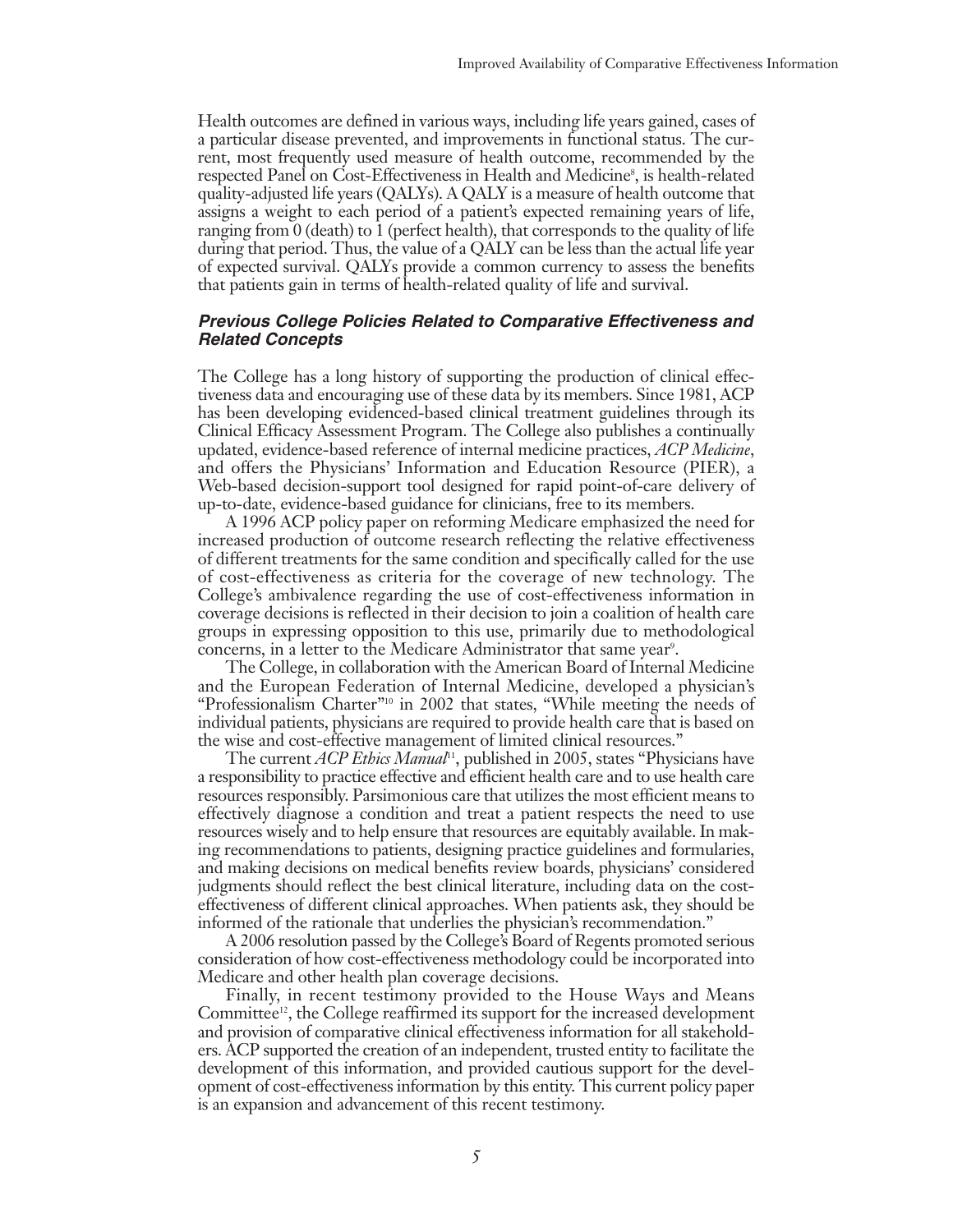#### **Current State of Comparative Effectiveness Research in the U.S. and Internationally**

The United States currently does not have a systematic means of producing comparative information on the relative effectiveness of drugs, durable equipment, therapies, or procedures. The limited amount of comparative effectiveness data that is produced is done piecemeal, with little or no rational prioritization on the basis of the benefits it would provide to individual patients and the general population, little coordination or harmonization of evaluative efforts, and uneven methodological standards for evaluating and reporting the results to clinicians and patients. Furthermore, the United States currently spends less than 0.1% of its approximately \$2 trillion annual health care expenditures, including both public and private sources, on effectiveness research—exclusive of pharmaceutical industry-funded clinical trails—with a much smaller portion of this amount specifically related to comparative effectiveness research<sup>13,14</sup>. Current comparative effectiveness research and data use efforts in this country are outlined below.

# **Federal Government**

The federal government currently engages in a limited amount of comparative effectiveness research and analysis. The Center for Medicare and Medicaid Services (CMS), which is the single largest health care payer in the nation, is limited by statute<sup>15</sup> to making national coverage determinations based upon whether a service is "reasonable and necessary." Traditionally, this has meant that the determination of whether to cover a service is based on evidence that the medication or medical equipment is "safe and effective" and evidence that the procedure "improves health outcomes."16 The Medicare Coverage Advisory Committee (MedCAC) reviews available technical and effectiveness data and advises CMS on whether to cover the specific service. CMS's use of comparative effectiveness data for these coverage determinations is limited to providing evidence for the effectiveness of the procedure (as opposed to its relative effectiveness), and cost-effectiveness data by historical precedent, and possibly statute, is not considered in these determinations. Medicare has precedence for using comparative effectiveness data in the rate setting process<sup>17</sup>. For example, Medicare and its contractors have on occasion set the payment for a new service (e.g., an alternative erythropoiesis-stimulating agent) at the same rate as an already existing service if the new service demonstrated equivalent clinical effectiveness.

Other agencies within the federal government involved in comparative effectiveness activity include:

- **National Institutes of Health (NIH):** The NIH is this country's largest sponsor of clinical research. A small percentage of this funding, estimated to be less than 0.3%, has been focused on the comparative effectiveness of health interventions<sup>18</sup>. Recent comparative effectiveness studies funded by NIH addressed antipsychotic drugs, antihypertensive and lipid-lowering agents, and approaches to heart failure.
- **Federal Drug Administration (FDA):** The FDA assesses the safety and effectiveness of drugs, and to a lesser extent medical equipment, but the research it considers generally compares performance to no treatment conditions, rather than to competing drugs already in the market place. A drug company is required to provide to the FDA comparative effectiveness data if they explicitly desire to advertise that their drug is more effective than a competing drug.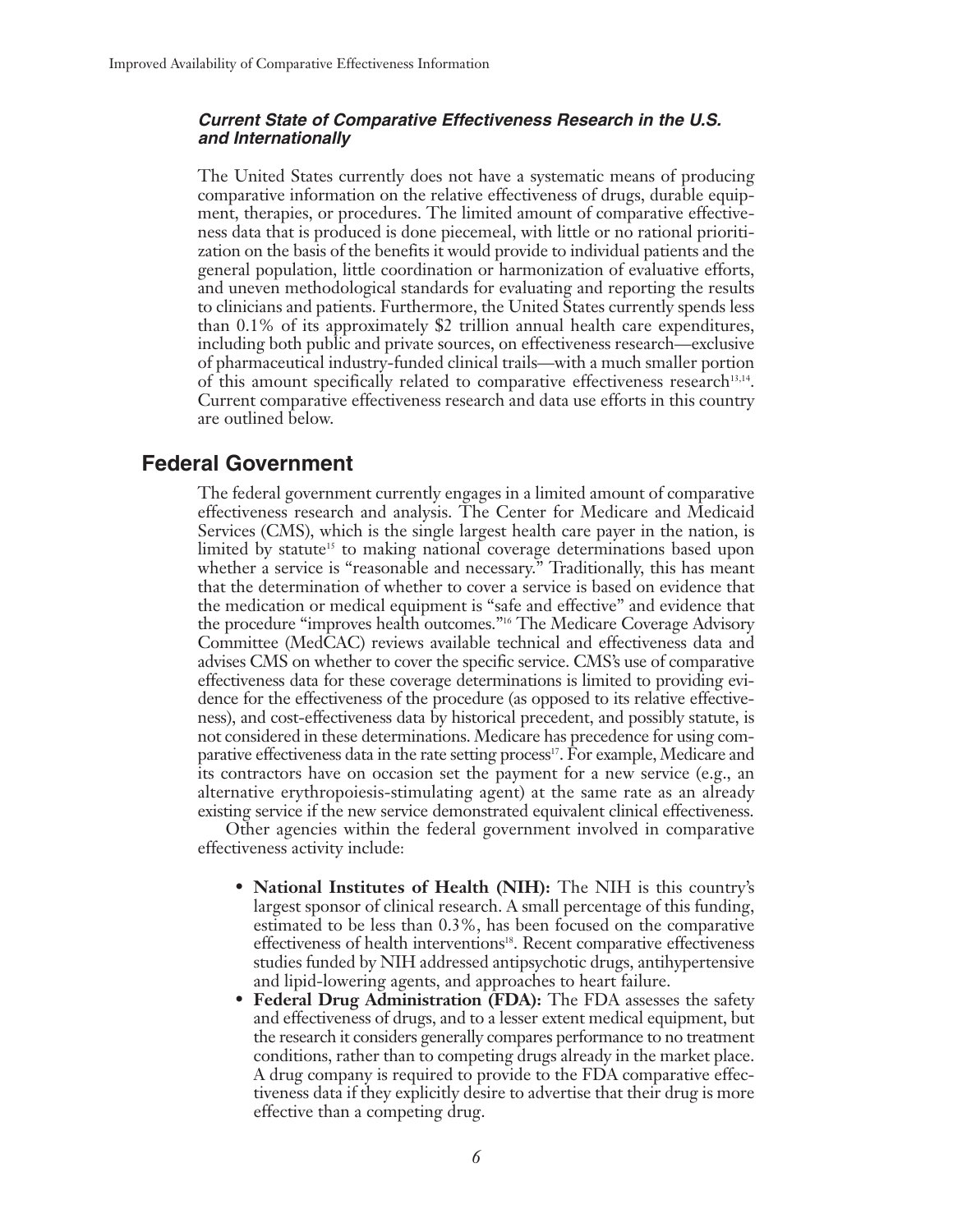- **Veterans Administration (VA):** The VA engages in a substantial amount of clinical research and focuses some of these efforts on comparative effectiveness and cost-effectiveness analyses. The VA also requires cost-effectiveness analyses from drug manufacturers desiring to place drugs on the VA formulary that are significantly more costly than similar medications already on the formulary.
- **Agency for Healthcare Research and Quality (AHRQ):** The AHRQ conducts and supports research with a focus on outcomes, comparative clinical effectiveness, and appropriateness of pharmaceuticals, devices, and health care services. This mandate was authorized through Section 1031 of the 2003 Medicare Modernization Act (MMA). Congress has provided a small yearly appropriation of \$15 million toward these efforts, despite the fact that \$50 million was authorized. Through its Effective Health Initiative, this agency has established itself as a trusted source of comparative effectiveness data with significant transparency and stakeholder involvement. Since its implementation, it has produced eight comparative effectiveness research reviews and is in the process of developing at least eight others. The AHRQ accomplishes this research through contracts with 13 nongovernment Evidence-Based Practice Centers throughout the country. The AHRQ has also made a substantial effort to ensure that the findings from these studies are accessible to consumers, providers, and policy makers in a meaningful form.

The AHRQ has strong ties to two other public-supported entities:

- **Drug Effectiveness Review Project (DERP):** DERP operates out of the University of Oregon and provides comparative effectiveness reviews for the consideration of drugs to be included within 13 state Medicaid programs. The Oregon Evidence-Based Practice Center, which actually conducts the research, is partially supported by AHRQ.
- **Centers for Education and Research on Therapeutics (CERTs):** CERTs conduct research and provide education that advances the optimal use of therapeutics (i.e., drugs, medical devices, and biological products). The program consists of 11 research centers and a Coordinating Center and is administered under a cooperative agreement by the AHRQ, in consultation with the U.S. Food and Drug Administration (FDA). The CERTs, as an entity, receive funds from both public and private sources, with AHRQ providing core financial support.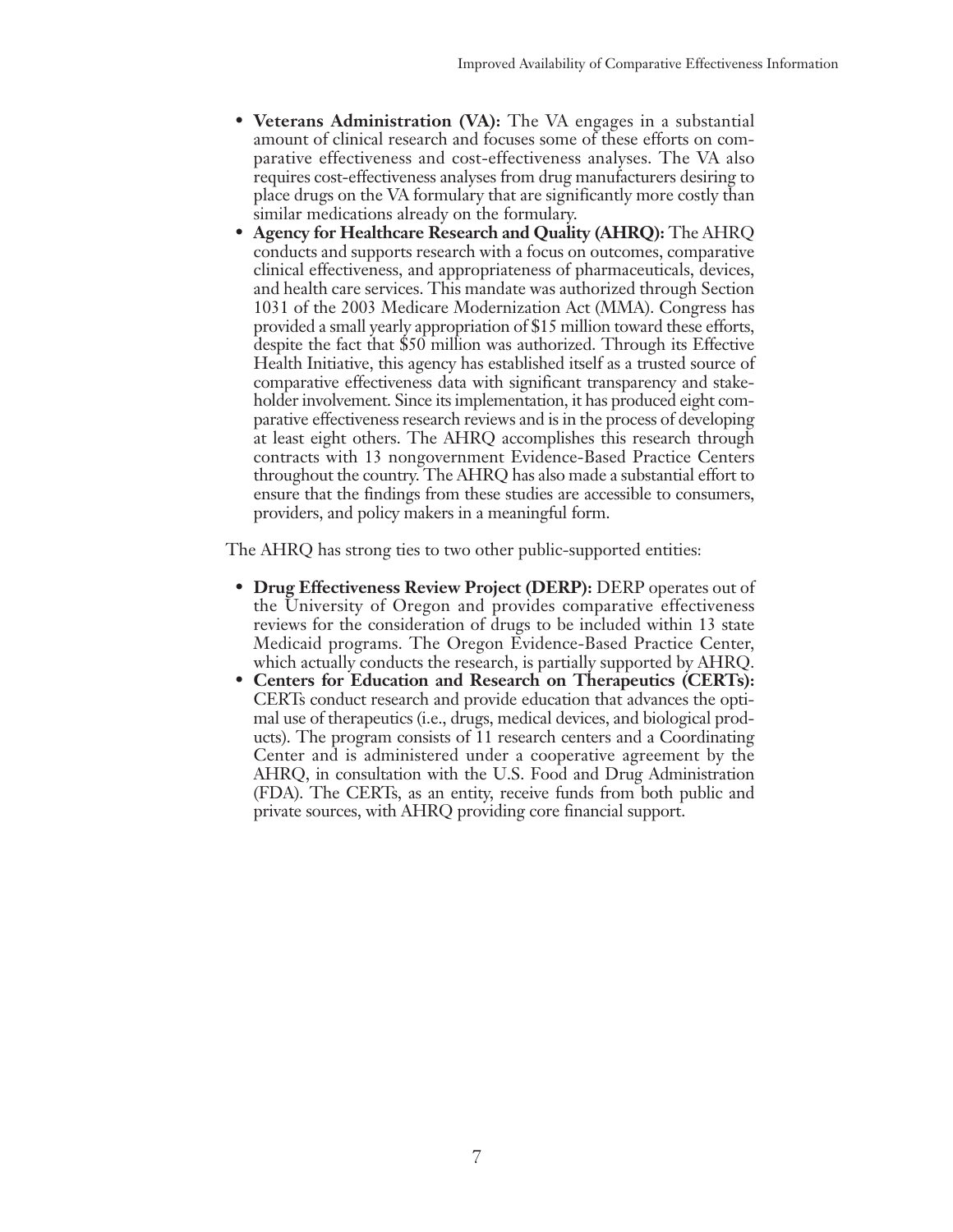# **Private Sector Entities**

Private sector entities, including pharmaceutical and durable medical equipment companies, pharmaceutical benefit managers, health plans, large provider groups, and private consulting firms (e.g., ECRI or Hayes, Inc.), also produce comparative clinical and cost-effectiveness data; however, the details of these studies are often not transparent, access to the data is limited due to their proprietary nature, and there is evidence questioning the objectivity of some of these findings<sup>19</sup>. These data are used for many reasons, including demonstrating the value of a company's products within the market place, determining pricing, developing pharmaceutical formularies, and establishing utilization management strategies. The Technology Evaluation Center established by the Blue Cross Blue Shield Association (BCBSA) in 1985 is one of the early private sector efforts to develop comparative clinical effectiveness data for use in developing coverage decisions and treatment guidelines for its affiliates<sup>20</sup>. Note that except for the pharmaceutical area (e.g., establishing formularies that include pricing and utilization management protocols), efforts to develop and employ formal cost-effectiveness data in these private activities have been minimal.

### **International Comparative Effectiveness Activities**

The heterogeneity of comparative effectiveness efforts in this country is in marked contrast to the coordinated activities conducted in a number of other countries, including Canada, Great Britain, Germany, France, Sweden, and Australia, and multinational collaborations, such as the European Medicines Agency and the European Network for Health Technology Assessment. These international efforts all demonstrate significantly greater coordination, central prioritization, and use of cost-effectiveness data than the United States $21,22,23$ .

The most recognized of these international comparative effectiveness efforts is the National Institute for Health and Clinical Excellence (NICE) program in Great Britain<sup>24</sup>, which serves as a model of a coordinated, prioritized comparative effectiveness program. NICE reviews all types of medical technologies and is designed to promote trust in its findings through establishing transparency in its proceedings and promoting strong stakeholder involvement at all levels of the assessment process. This information is used by the National Health Service (NHS) to help inform coverage decisions and guide providers on the appropriateness of various interventions for the management of target conditions within specific patient populations. The ultimate goals of the program are to improve the standard of care and the effective use of resources by the NHS. A recent review of the program indicates that it is having a substantial positive impact toward these goals $25$ .

The Cochrane Collaborative is another highly respected multinational nonprofit organization that produces, through its structure of 51 research groups, systematic reviews on the clinical effectiveness of various interventions from the available worldwide literature. A portion of these reviews addresses the issue of comparative effectiveness. The collaborative has no centralized prioritization process, nor does it have the capability to actually fund necessary research to fill noted evidence gaps<sup>26,27</sup>.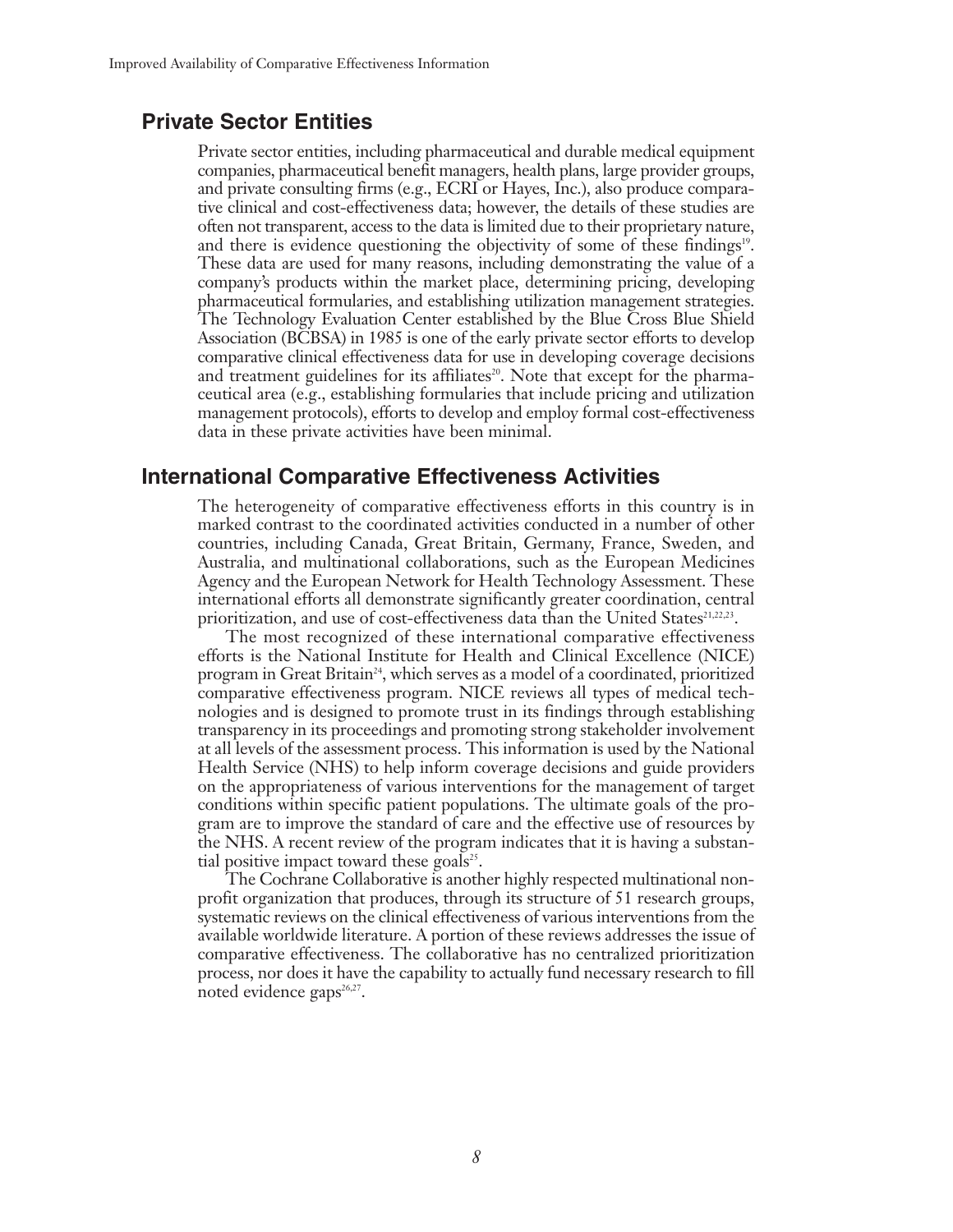#### **The Need to Develop a Center for Comparative Effectiveness Information in the United States**

The preceding review of comparative effectiveness activities in this country and comparison with international efforts leads to the following conclusions:

- The United States expends insufficient funds to develop comparative effectiveness data
- There is no coordination or prioritization of current efforts in either the public or private sector to help produce comparative effectiveness information that would provide the greatest health care impact
- The absence of readily available, essential comparative effectiveness information interferes with the ability of physicians and their patients to make effective, informed treatment choices that meet the unique needs and preferences of the patient and the ability of payers to optimize the value received for their health care expenditures.

These and similar observations have led to a call from a number of health care leaders for the development of a substantially increased capacity to produce comparative effectiveness data. Most recently, the Institute of Medicine<sup>28</sup>, former CMS Administrator Gail Wilensky<sup>29</sup>, the Medicare Payment Advisory Commission (MedPAC)<sup>30</sup>, the Congressional Budget Office<sup>31</sup>, and a study by Emanuel et. al.<sup>32</sup> have all specifically called for establishing an independent entity to sponsor and/or produce trusted research on the comparative effectiveness of health care services. Furthermore, recent legislation has been introduced—the Enhanced Health Care Value Act of 2007 (HR 2184) and Section 904 of the Children's Health and Medicare Protection Act of 2007 (HR 3162) that provides federal funding and a suggested structure for the expansion of comparative effectiveness research.

#### **Position 2: The College strongly supports the establishment of an adequately funded, independent entity to sponsor and/or produce trusted research on the comparative effectiveness of health care services**

Various structures for this entity have been proposed, including the establishment of a new agency within the federal government or the expansion of an existing federal agency's role (e.g., the role of the AHRQ); the placement of the entity within a quasigovernment structure (such as the Institute of Medicine), federally funded research and development center, or public foundation; or placement within the private sector as a non-profit entity with mandated federal guidelines $33$ .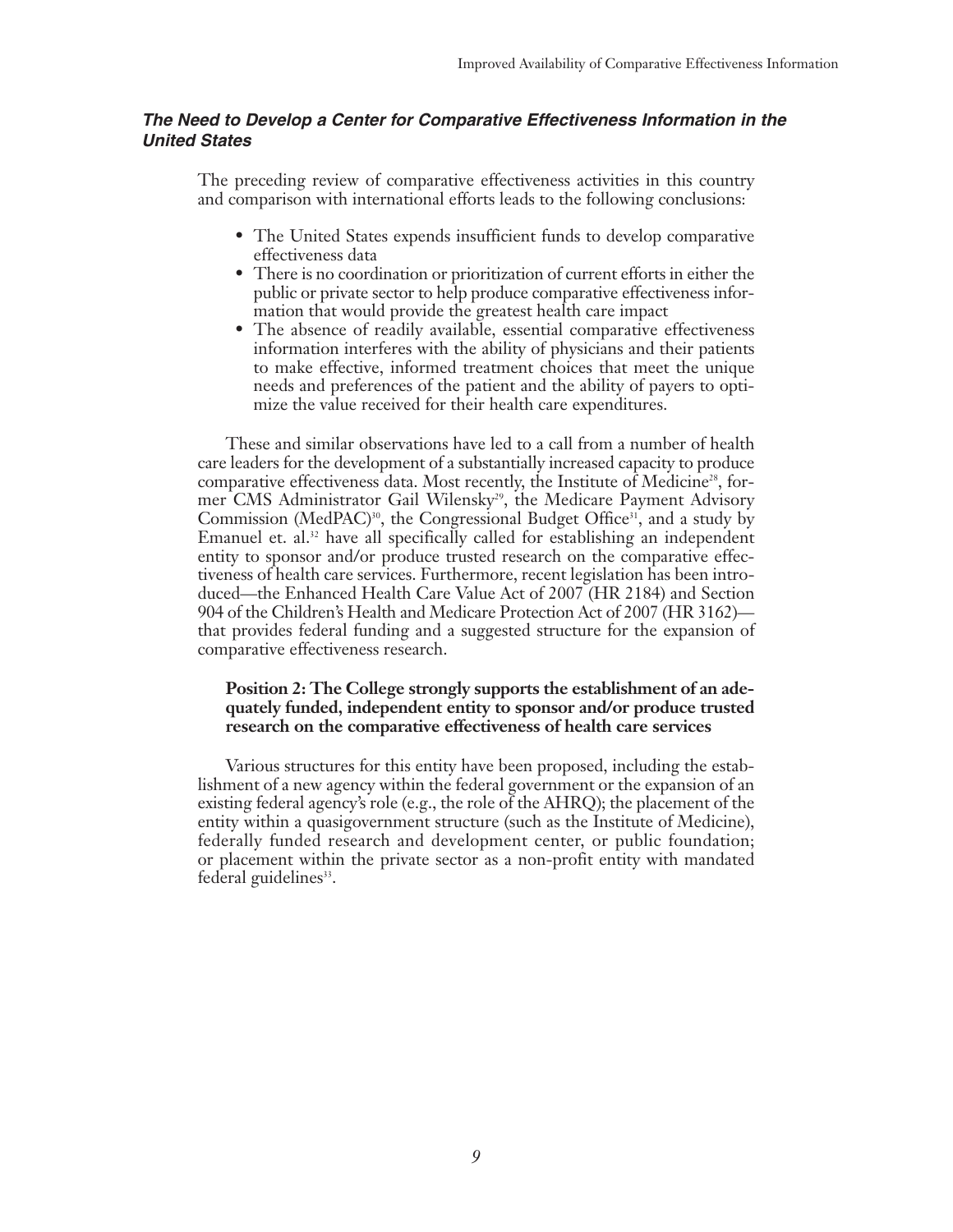**Position 3: The College believes that the federal government should have a significant role in the funding, implementing, and maintaining of this comparative effectiveness entity, but takes no formal position on its organizational structure (e.g., government or joint public/private)** 

Strong federal involvement would help ensure that the entity would have adequate funding to produce the costly comparative effectiveness research and that the data produced would be available to all stakeholders for the public good. Patients and providers obviously do not have the resources to produce these data. Private industry may have the resources to produce some, but the private-sector marketplace provides no incentive to share the findings with competitors and society in general or to ensure that such evidence is as unbiased as possible. Thus, the federal government, representing society in general, is the most appropriate candidate to take on this funding role. In addition, the federal government will derive substantial benefits from this activity, given that it currently funds approximately 45% of all medical care in the country.

It is envisioned that this comparative effectiveness entity would prioritize and coordinate national efforts and produce trusted and valid research that is easily available to all stakeholders and that this information would be used to:

- Establish information that could be used by clinical provider groups to establish evidence-based practices and clinical guidelines to help decrease the significant variability in practices and costs throughout the county.
- Provide critical information to physicians and their patients to allow them to engage in an informed shared clinical decision-making process. The involvement of the patient within this shared clinical decisionmaking process is a key feature of the Patient-Centered Medical Home model of care supported by the major primary care provider groups<sup>34</sup>. Furthermore, research on active shared decision making indicates that it has the potential to reduce unwarranted variations in treatment among providers, increase patient accuracy in expected treatment outcomes, and provide patients with greater comfort in the treatment choice made<sup>35</sup>.
- Provide important data to health care payers to help ensure increased value from their expenditures.

The College, after reviewing the comparative effectiveness activities of existing entities both in this country and abroad, has established a core set of characteristics for this new entity that it believes will facilitate its role as a trusted, effective source of comparative effectiveness information.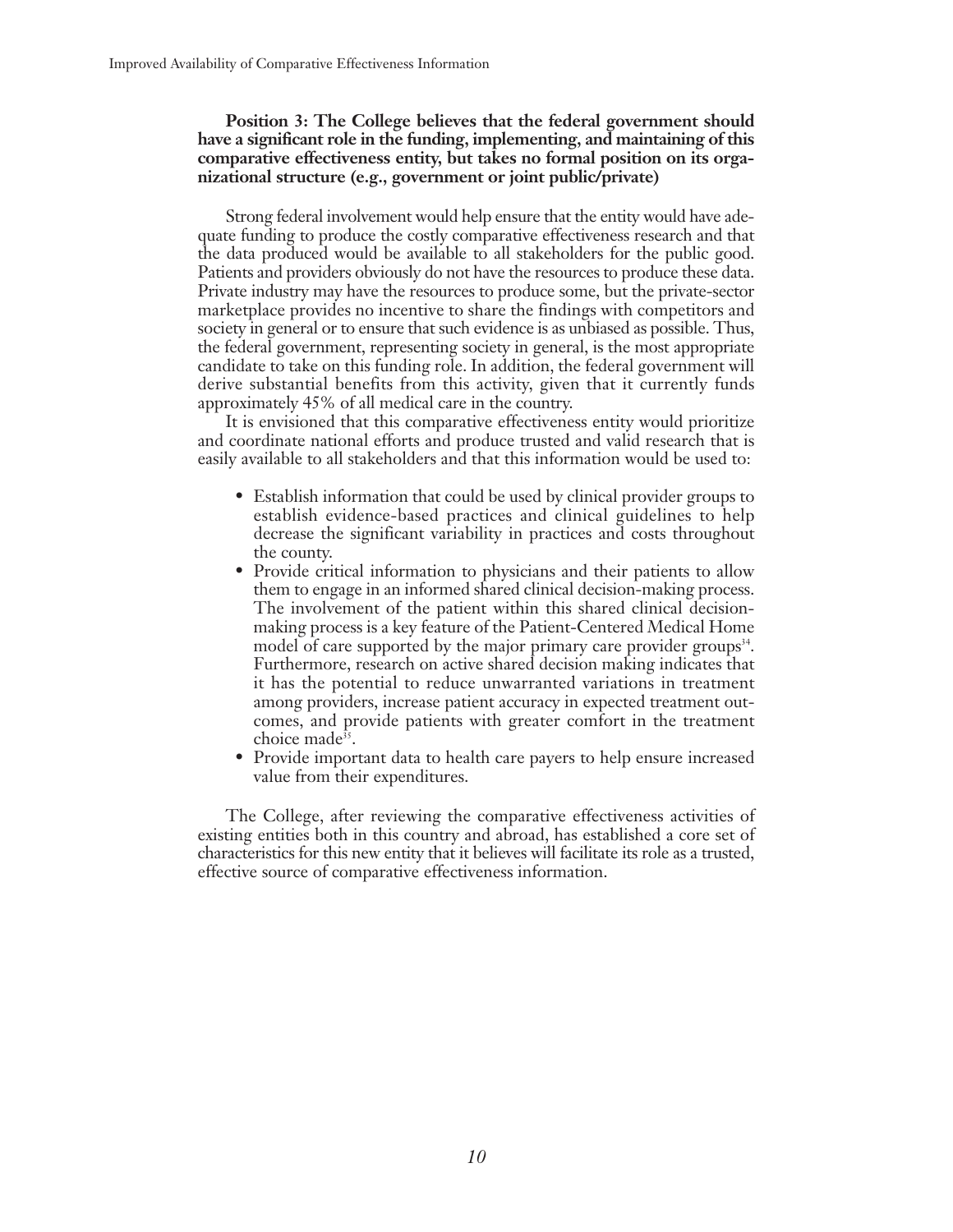**Position 4: The College recommends that the newly proposed comparative effectiveness entity should:**

- **Have a structure and adopt operating procedures that encourage trust in its impartiality and adherence to the strictest scientific standards, by ensuring its independence from undue governmental and private sector influence.**
- **Be responsible for the development of evidence concerning comparative effectiveness necessary for clinical practice, coverage, or pricing decisions, but have no direct involvement in the making of these health care decisions.**
- **Conduct proceedings and present results in a transparent manner.**
- **Involve all relevant stakeholders, including beneficiaries, payers, scientists, providers, and industry representatives, at all levels of the evidence development process.**
- **Implement a prioritization process, informed by input from the stakeholder groups, that ensures that the comparative effectiveness evidence developed will have the greatest positive effect on improving the quality and efficiency of the overall health care provided in the country.**
- **Support the development of evidence at all levels from review and synthesis of existing evidence to initiation of new research in priority areas in which essential evidence does not already exist.**
- **Include relevant clinical information available from federal agencies as well as private and academic settings in its analyses.**
- **Ensure that the comparative effectiveness findings developed are accessible in a timely manner and in a comprehensible form to all stakeholders.**

#### **The Reluctance to Use Cost-Effectiveness Information**

A review of the literature indicates uniform support for the establishment of a center of information that provides evidence of the relative clinical effectiveness of health care services; however, support for the production and use of costeffectiveness data is much more limited. This was most recently reflected in MedPAC's June 2007 Report to Congress, which states that the recommended entity's primary mission would be to sponsor studies that compare **the clinical effectiveness** of a service with competing treatment approaches. While the production of cost-effectiveness information wasn't ruled out, the MedPAC Commissioners evidenced significant ambivalence regarding this issue during the public hearing leading to the report, despite the recognition of its value.<sup>36</sup>. This ambivalence and limited support for the production and use of cost-effectiveness data are found in many sectors of the health care community.

Medicare has attempted on two occasions to pass language through the rule-making process to support the use of cost-effectiveness data as a factor in the making of coverage decisions. Multiple stakeholders expressed strong opposition on both occasions, with particular concern expressed that this would be the forerunner to the use of rationing under Medicare<sup>37</sup>. Medicare discontinued its efforts on both occasions. This policy directly affects traditional Medicare (Parts A and B) and also affects private plan Medicare (Part C), insofar as it must provide its beneficiaries with at least the basic traditional Medicare package of benefits and must abide by all Medicare National Coverage Decisions that expand coverage<sup>38</sup>. The new Medicare Part  $D$  benefit provides substantially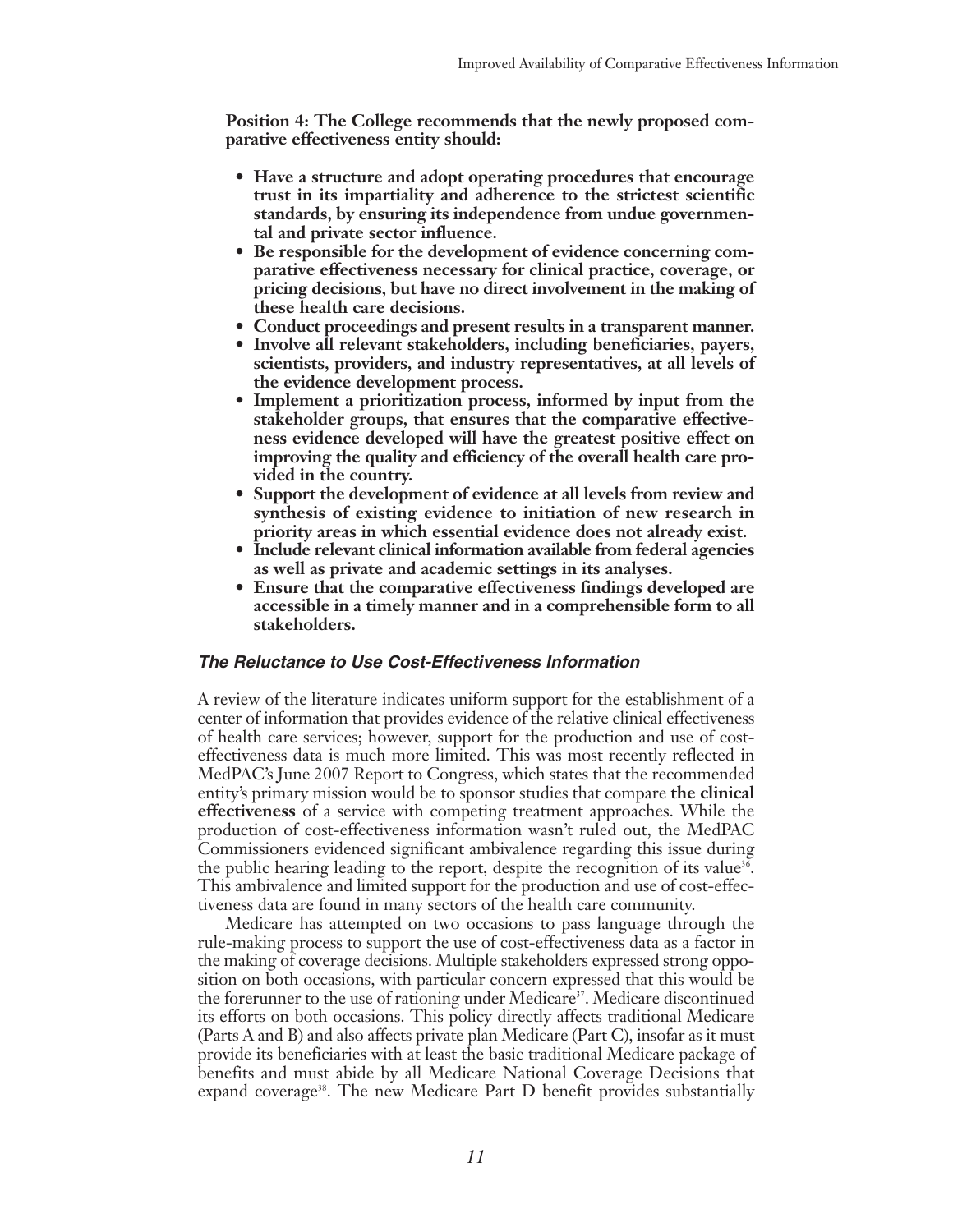greater flexibility for participating private drug plans to use costs in making decisions regarding the drugs to include in their formularies.

Traditional state Medicaid programs are not allowed to use cost or costeffectiveness data when deciding which medications to cover within their formularies<sup>39.</sup> Medicaid programs must cover all FDA-approved drugs from every manufacturer that signs an agreement with the Secretary of Health and Human Services to pay rebates to the states for the drugs purchased; a preferred drug list is permitted subject to certain requirements. The states do have the flexibility to employ cost and cost-effectiveness data when deciding whether to employ prior authorization or other utilization management procedures. The previously described DERP program provides information to a number of states for this purpose. State Medicaid programs are directly influenced by cost factors. State budgets routinely go through cycles of surplus and deficits. During periods of deficit, coverage under Medicaid and other state-funded health programs is often reduced, typically by not covering specific populations or benefits that are not required under the specific program. Currently, only the state of Washington has implemented a program that formally assesses safety, efficacy, and cost-effectiveness information to inform these decisions $40$ . Oregon previously attempted to use cost-effectiveness analyses to prioritize Medicaid benefits in the early 1990s, but the influence of the cost-effectiveness variable on the prioritization process was rapidly minimized due to substantial criticism from multiple health care stakeholders<sup>41</sup>.

Commercial health plans and purchasers also display a reluctance to employ formal cost-effectiveness analyses. This is despite the fact that cost is admittedly considered in some form in the evaluation of new interventions in 90% of these private sector programs<sup>42</sup>. For example, it is a widespread health plan industry practice to use so-called "budgetary impact analyses," in which new technologies are evaluated in terms of their projected impact on cost "per member per month," often without relating cost to patient outcomes<sup>43</sup>.

In a survey of private U.S. health plans, only 40% indicated the use of formal cost-effectiveness analyses<sup>44</sup>. In another survey, only 51% of private payers used cost-effectiveness or cost-benefit analyses<sup>45</sup>. Similarly, BCBSA's respected Technology Evaluation Center, which provides assessments for development of coverage decisions and treatment guidelines for its affiliated plans, generally excludes cost-effectiveness considerations<sup>46</sup>. When cost-effectiveness data are used within the commercial sector, the use is typically limited to the development of coverage and pricing decisions related to pharmaceuticals.

The reasons many health care stakeholders are reluctant to use (or oppose the use of) cost-effectiveness analyses include:

#### **• Concerns related to the use of any cost data linked to fears that it will inappropriately limit access to services and facilitate the use of rationing in the delivery of services.**

The literature reflects concerns from patients and their advocates that the use of any cost data, including formal use of cost-effectiveness analyses, in coverage decisions will inappropriately limit access, will be used solely for cost-containing purposes, and will essentially represent a significant step towards care rationing<sup>47,48</sup>. The reaction of beneficiaries to Medicare's attempts to make regulatory changes allowing limited consideration of cost-effectiveness data is a good example of this. These fears are particularly strong in this country because of the cultural belief that, as the richest nation in the world, cost should not be a factor in decisions related to the availability of treatment<sup>49</sup>.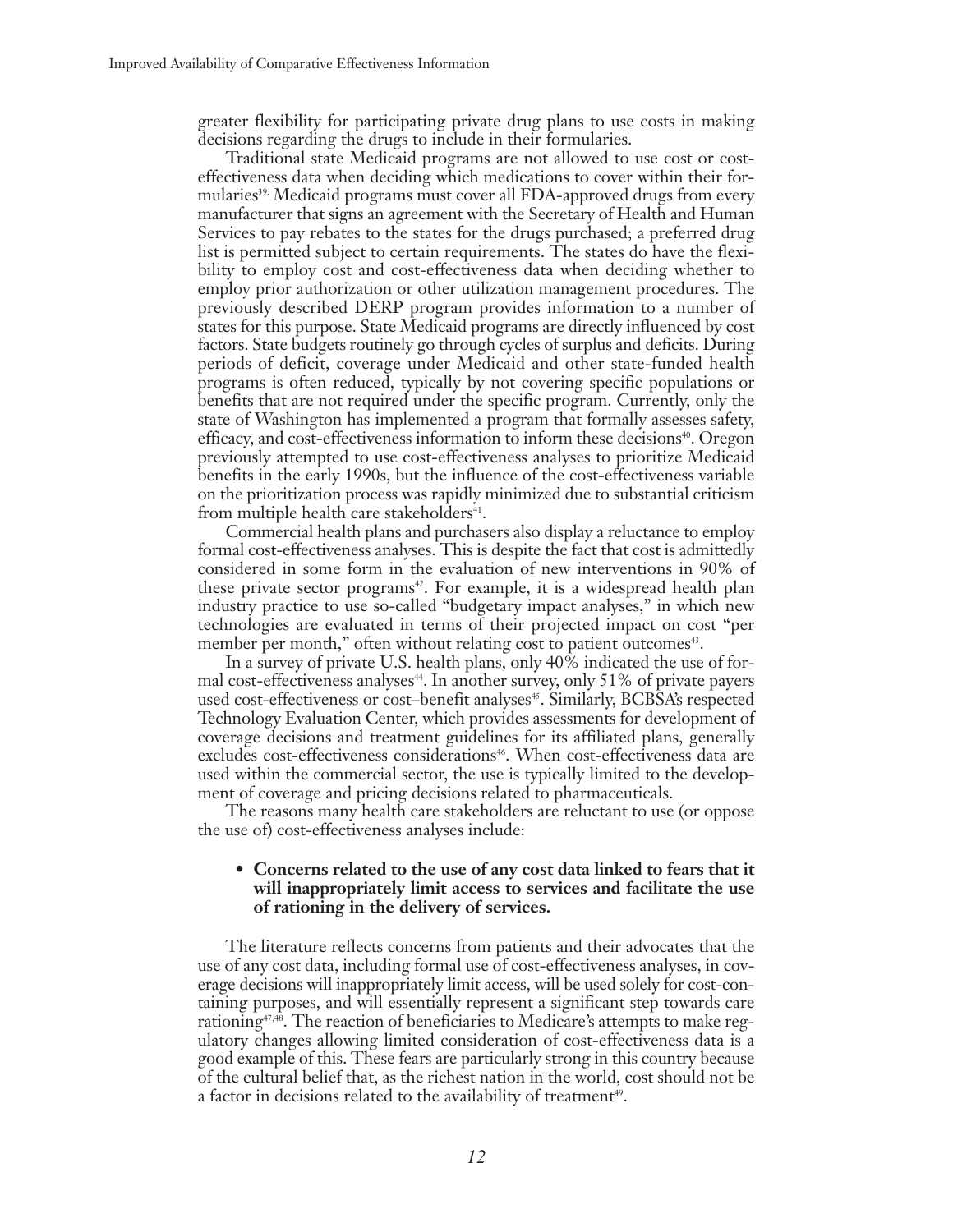This viewpoint neglects to recognize the substantial, unsustainable growth in health care expenditures occurring in this country and its negative effects. Medicare Trustees have expressed concerns over the past several years regarding the future financial instability of the Medicare system<sup>50</sup>. Furthermore, health care premium growth continues to outpace the economy and workers earnings by a significant amount, making health care benefits increasingly unaffordable to both employers and their employees<sup>51</sup>.

These concerns also do not recognize that rationing is already occurring in this country in the form of the over 47 million people who are uninsured for their health care needs—most of whom are unable to afford the health care premiums52. The lack of insurance has led to a documented decrease in access to needed health care and, relatedly, substantially poorer medical outcomes<sup>53</sup>.

It is clear that health care resources are limited, even in this rich country, and that cost factors already play a role and will continue to play a role in health care expenditure decisions. Making valid and reliable cost-effectiveness data from a trusted source available to all stakeholders would provide a needed tool for the general population and traditional health care purchasers (e.g., government programs and employers) to help ensure improved value in their purchases. It would also ultimately result in a better and more socially equitable means of controlling overall costs than our current approach of limiting access to care for some of our most vulnerable, needy citizens or using cost information in the decision-making process in a nontransparent manner that doesn't consider effectiveness.

A review of recent research literature indicates that there is a renewed interest from almost all stakeholders in increasing the availability of cost-effectiveness information. Survey data reflect that with appropriate safeguards, the majority of individuals in the general public believe that increased availability of cost-effectiveness data is a reasonable approach to the escalating rise in health care costs and copayments54. This interest in cost and cost-effectiveness data will presumably increase as the employee share of health care costs increases and with the more frequent presence of high-deductible options coupled with health saving accounts in the insurance marketplace. Survey data also indicate that most physicians agree that it is appropriate for them to consider cost-effectiveness data when making clinical decisions<sup>55</sup>. Furthermore, both the BCBSA<sup>56</sup> and the American Health Insurance Plans (AHIP)<sup>57</sup> have recently called for efforts to increase the production of cost-effectiveness data from a trusted source. Finally, the National Business Group on Health is reporting available cost-effectiveness data to members within their recommendation guidelines for covered services<sup>58</sup>.

#### **• Concerns regarding the general soundness of cost-effectiveness analysis methodology and trust in the cost-effectiveness data currently being produced.**

The research literature has frequently demonstrated that traditional costeffectiveness analyses leave substantial discretion to the researcher and differences in design decisions can lead to significantly different results. For example, a recent MedPAC-commissioned review of studies on the cost-effectiveness of colorectal screening compared with no screening yielded C/E ratios ranging from \$1,400 to more than \$42,000 per life year gained<sup>59</sup>. The same reviewers found C/E ratios for implantable cardioverter defibillators compared with pharmaceutical treatment ranged from \$18,000 to \$569,000 per life year gained<sup> $\omega$ </sup>. It is difficult to have much trust in a methodology that reports such varying results in addressing the cost-effectiveness of the same treatment service.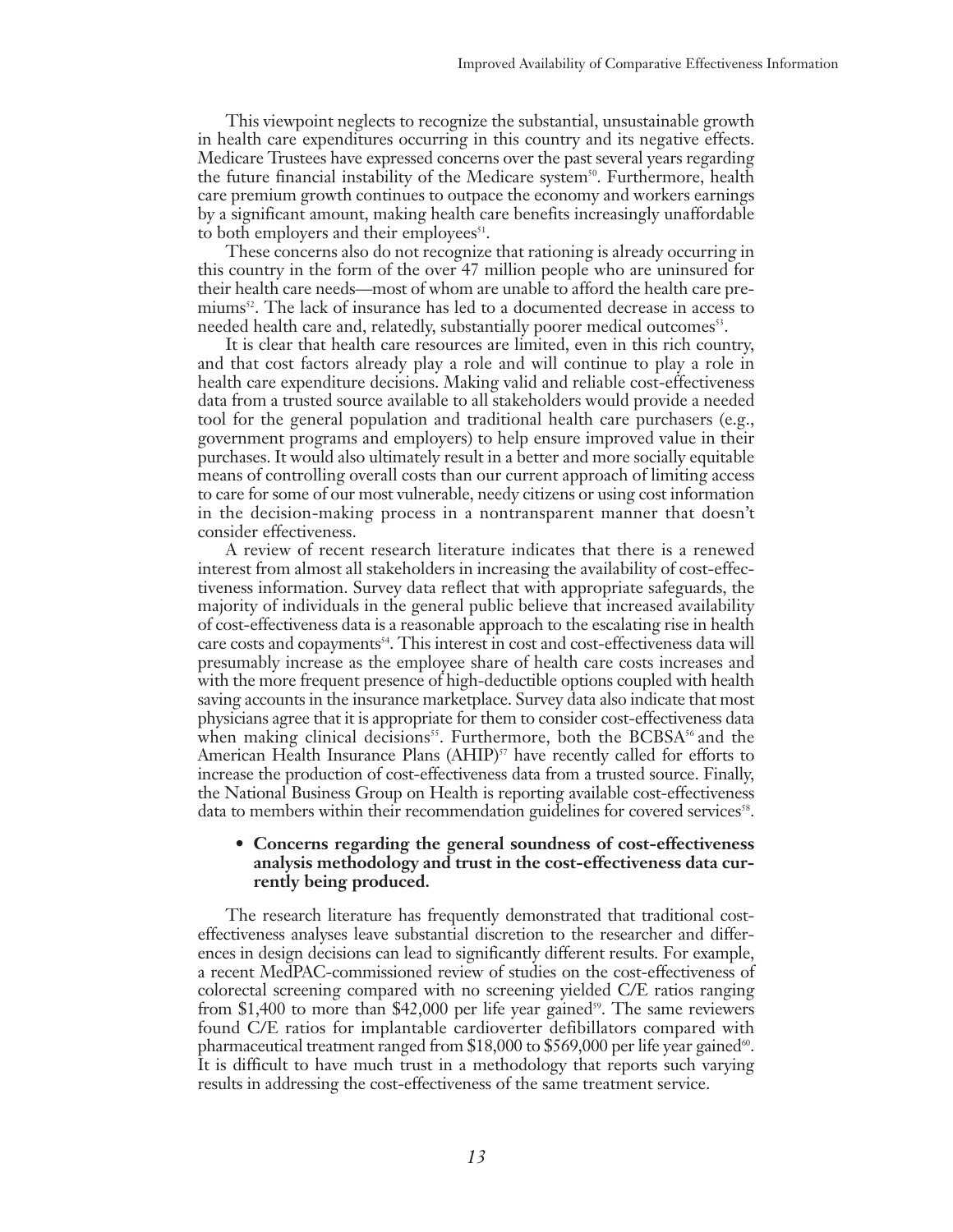The study design decisions left to the discretion of the researchers conducting cost-effectiveness analyses include:

- The perspective of the analysis (e.g., society, insurers, or purchasers).
- The sources of the data (e.g., direct clinical trials, an integration of studies reported in the literature, or claims data).
- The discount rate used to adjust for future costs and benefits.
- The costs to include in the analysis.
- The time horizon to be considered in the analysis.
- The selection of interventions to compare.
- The form of outcome measurement used (e.g., QALYs, number of life years gained, or gains in functional capabilities).
- The means of considering the uncertainty of clinical events and costs.

In 1993, in recognition of this wide latitude in discretion and the resulting variability in findings, the Public Health Service convened a group of 13 nongovernmental scientists and scholars with expertise in cost-effectiveness and charged them with making recommendations to improve the quality and comparability of reported cost-effectiveness analyses. This respected Panel on Cost-Effectiveness and Health published a report that viewed cost-effectiveness analyses as an "aid to decision making, not a complete procedure for making resource allocation decisions"; called for increased transparency in study reporting; and recommended a "reference case," reflecting a standard set of methodological practices that an analyst should follow in conducting cost-effectiveness studies<sup>61</sup>. These recommendations have had a positive effect on the research literature in this area. Although variations in these factors continue to occur, a review of more recently published cost-effectiveness analyses reflect improved comparability among the studies $\mathcal{C}$ . MedPAC has recently concluded that this continued variability would have to be further addressed before Medicare could routinely use cost-effectiveness analyses<sup>63</sup>.

The sense of distrust is further stimulated by the observation that industryfunded cost-effectiveness analyses may be biased—they are more likely to report positive findings than non-industry-sponsored research<sup>64</sup>. For example, Neumann has reported that "virtually all surveys of health decision makers" reveal concerns about the presence of bias in those analyses attributable to industry financing<sup> $65$ </sup>. This concern is highlighted by the growing number of these analyses being funded by pharmaceutical companies. In reaction to this concern, the *New England Journal of Medicine* instituted a policy limiting consideration of industry-sponsored cost-effectiveness analyses for publication to those that were only funded through a grant to a nonprofit organization; that provided assurances of author independence; and that included information on all assumptions made and data used for the sake of transparency<sup>66</sup>. Other journals have taken similar although somewhat more limited steps.

**• Concerns that the use of cost-effectiveness analyses in the coverage decision-making process, particularly by Medicare, may inhibit technical innovation in health care.**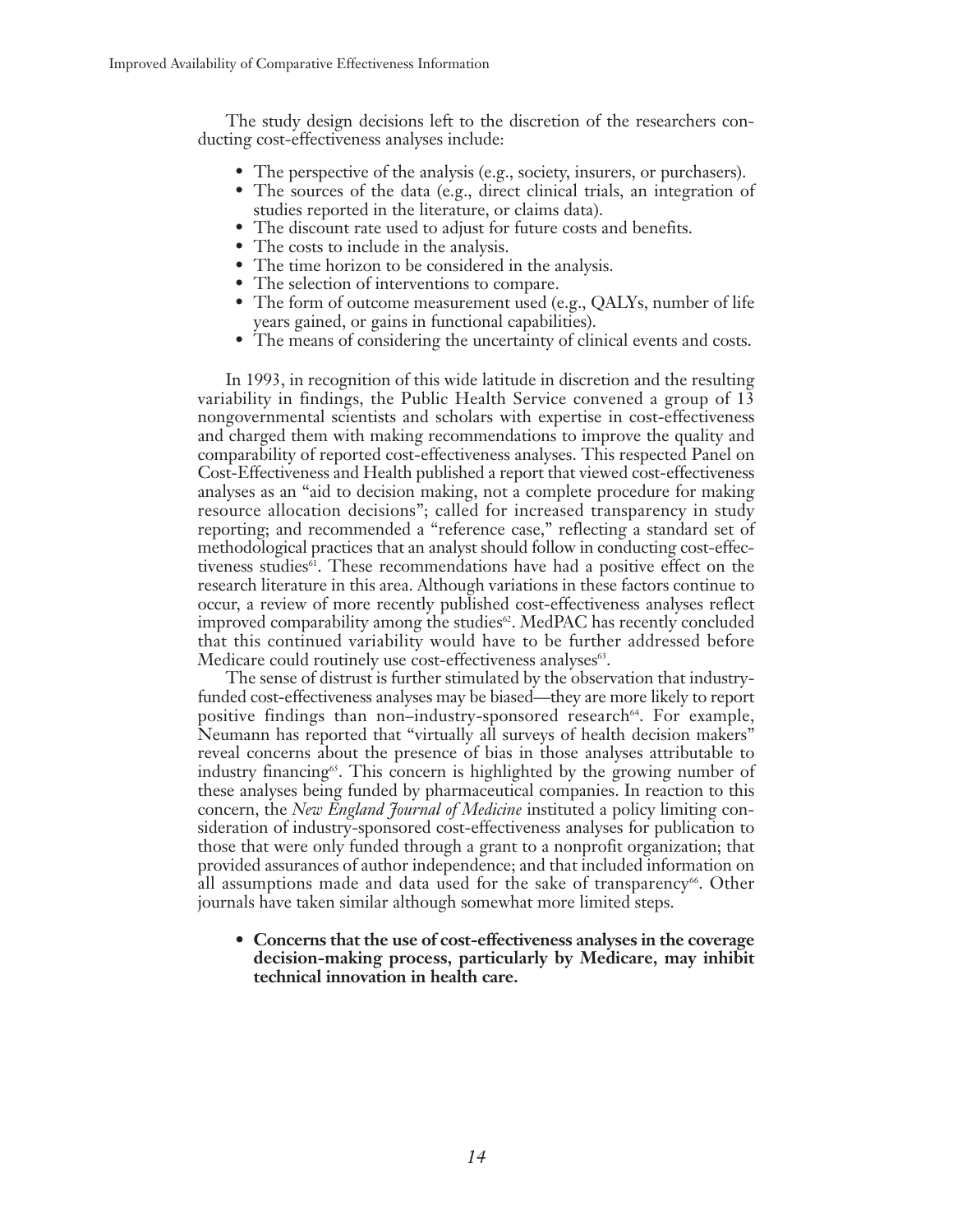Representatives from the medical product industries have expressed concern that the use of cost-effectiveness analyses within coverage decision processes of purchasers will create an additional barrier within the marketplace and slow down or possibly inhibit innovation $67$ . This concern is particularly directed towards Medicare because of its substantial purchasing power. Denial of coverage by this program based on cost-effectiveness data would have a significant financial effect on a company and may reduce efforts toward technical advances. Neumann<sup>68</sup> counters this concern with the observation that innovation is dependent on multiple factors, including incentives offered by payers, society's overall willingness to spend money on health care, the available supply of capital funds to support investment, and the rigidity with which cost-effectiveness thresholds are applied. He contends that the use of cost-effectiveness data does not necessarily have to inhibit innovation but may actually stimulate the focused development of more cost-effective technological advances.

#### **• Concerns that use of cost-effectiveness analyses in the coverage decision-making process, particularly within the commercial sector, may lead to a significant increase in costly litigation initiated by beneficiaries.**

It has been posited that health plans have been reluctant to use cost-effectiveness analyses in coverage decisions due to concerns that it may lead to a significant increase in costly litigation initiated by beneficiaries $69,70$ . This concern is fueled by the recognition that:

- Most current health plan contracts, while emphasizing the use of clinical effectiveness evidence within the coverage decision process, make little or no reference to the use of cost-effectiveness as part of this process.
- $\circ$  Beneficiaries tend to have negative reactions whenever coverage is denied and have a tendency to sue.

A review of the literature indicates that little litigation has directly raised or challenged the use of cost-effectiveness analyses and that legal precedents exist for health plans successfully fending challenges to other, similar resource-containment initiatives<sup>71</sup>.

#### **A Case for the Use of Cost-Effectiveness Analyses by the Proposed Entity for Comparative Effectiveness Information**

MedPAC has recently highlighted the potential for the use of cost-effectiveness analyses to complement current clinical effectiveness considerations within Medicare's coverage and pricing processes for the purpose of obtaining increased value for its medical expenditures<sup>72</sup>. The Commission further outlined potential cost-effectiveness activities under Medicare, including the collection of cost-effectiveness information as part of the coverage decision process, the sponsoring of cost-effectiveness studies, the providing of results of costeffectiveness to beneficiaries and sponsors to help assess the relative value of different treatments for the same condition, and the use of this information to prioritize various agency initiatives (e.g., services to encourage through pay-forperformance, populations in which to focus disease management interventions, and conditions for which to institute health care screening).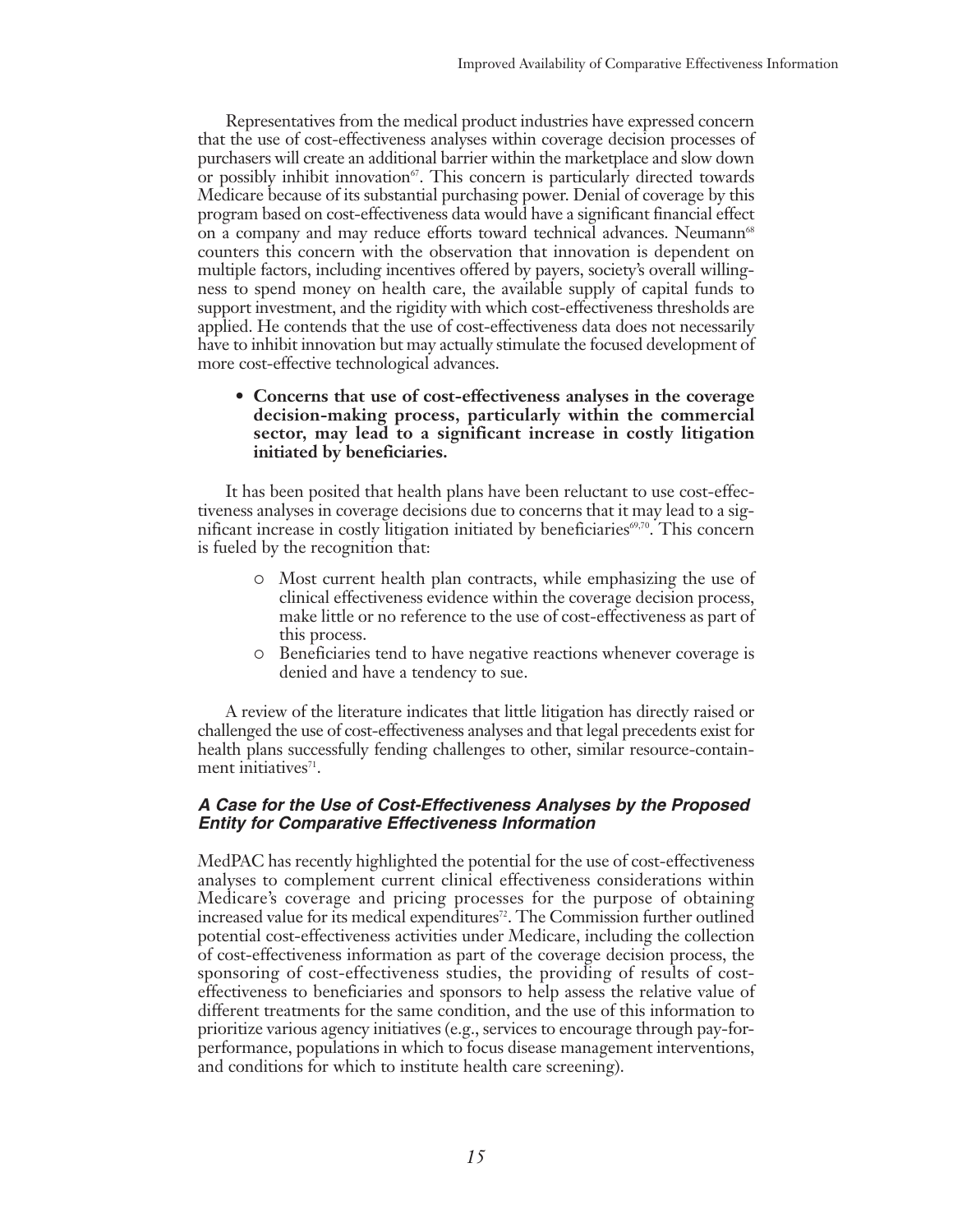The College also believes that cost-effectiveness information is a necessary complement to comparative clinical effectiveness information for all health care stakeholders. This information will assist patients and their personal physicians in making treatment decisions that better reflect the needs and preferences of the patient, provide an additional factor to help health care payers and plans ensure increased value from their expenditures, and serve as a stimulus for medical innovation and technological advances to consider the relative value of any planned new equipment or procedure.

An even more important consideration is that cost information is currently being used to make decisions regarding health care coverage and/or rate setting/tiering/utilization management decisions in many settings—perhaps not always in a transparent, explicit manner. The more these decisions can be informed by **both** cost and clinical effectiveness factors (i.e., contribution to improved health outcomes) combined in a transparent manner, which is possible using cost-effectiveness analysis methodology, the higher the likelihood of obtaining true value within the health care system.

As outlined above, many of the concerns currently inhibiting the production and use of cost-effectiveness information can be adequately addressed or are not supported by factual information and should not continue to inhibit the availability of this information. Furthermore, a number of these concerns can be equally applied to the clinical effectiveness research arena, but they do not have the effect of inhibiting the production of information in that area.

The College believes that all relevant stakeholders should assist in being good stewards of our health care resources so that they can be used to facilitate the availability of effective care to all. The appropriate use of cost-effectiveness information provides an important tool towards this goal. Thus, based on this belief,

#### **Position 5: The College recommends that the proposed comparative effectiveness entity be charged with systematically developing both comparative clinical and cost-effectiveness evidence for competing clinical management strategies.**

The College recognizes the general sensitivity toward the use of cost-effectiveness information among stakeholders and the limited understanding of this approach among the general public. It further recognizes specific concerns regarding the methodological soundness of the approach and its potential for misuse to inappropriately restrict access to necessary health care. Thus, the College makes the following additional recommendations:

**Position 6: The College recommends that as part of the implementation of the proposed comparative effectiveness entity, a panel of stakeholders and additional scientific experts, including specifically experts in the area of cost-effectiveness analyses, be formed and charged with:**

• **Updating and expanding upon the recommendations of the 1993** Panel on Cost-Effectiveness and Health<sup>73</sup> and developing related **procedures to ensure that the proposed entity produces highquality cost-effectiveness information.**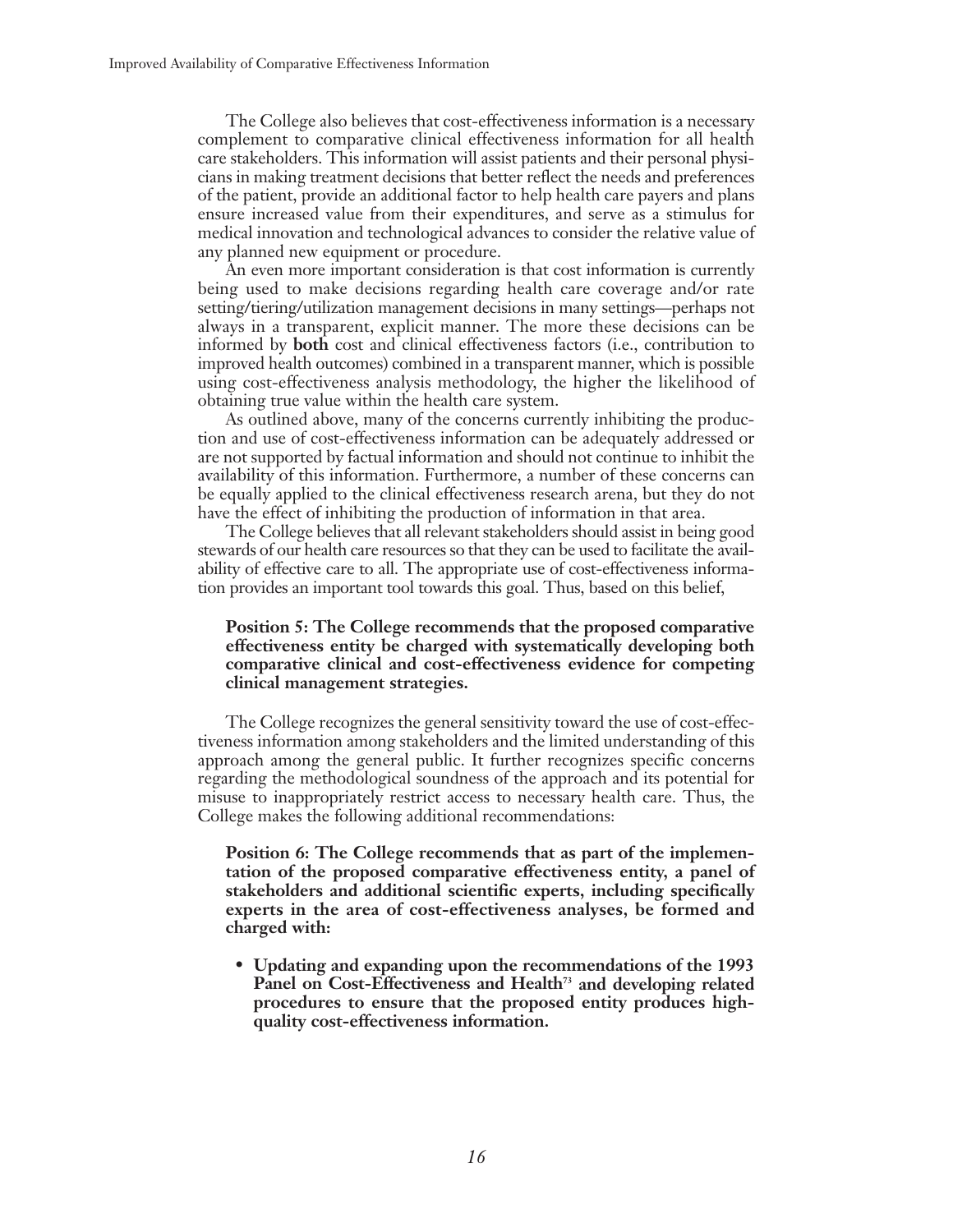- **Developing a framework and related procedures to reconcile apparently disparate estimates of cost effectiveness regarding specific clinical management comparisons.**
- **Developing recommendations, including suggested model procedures, for potential use by stakeholders who plan to consider this cost-effectiveness information in clinical, coverage, purchasing, and pricing decisions. These recommendations should:**
	- **Recognize that cost-effectiveness analysis is only a tool to be used in coverage and pricing decisions. It cannot be the sole basis for making resource allocation decisions.**
	- **Help to ensure that the use of cost-effectiveness information as part of the decision-making process within the doctor– patient relationship takes into account the unique needs and values of each patient (is patient-centered) and the clinical opinion of the treating physician, while also recognizing the limited nature of health care resources available to society in general (the Medical Commons74).**
- **Developing recommendations to establish a mechanism to educate the general public and promote discussion on the use of comparative clinical and cost-effectiveness information to both meet the needs of the individual and help ensure the equitable distribution of finite health care resources throughout society.**

The College, furthermore, in particular recognition of the substantial, unsustainable growth in health care expenditures occurring in this country that is reflected at all payer levels, makes the following recommendation:

**Position 7a: The College recommends that all health care payers, including Medicare, other government programs, private sector entities, and the individual health care consumer, employ both comparative clinical and cost-effectiveness information as factors to be explicitly considered in their evaluation of a clinical intervention.**

**Position 7b: The College recommends that cost should never be used as the sole criterion for evaluating a clinical intervention. Cost should only be considered along with the explicit, transparent consideration of the comparative effectiveness of the intervention.**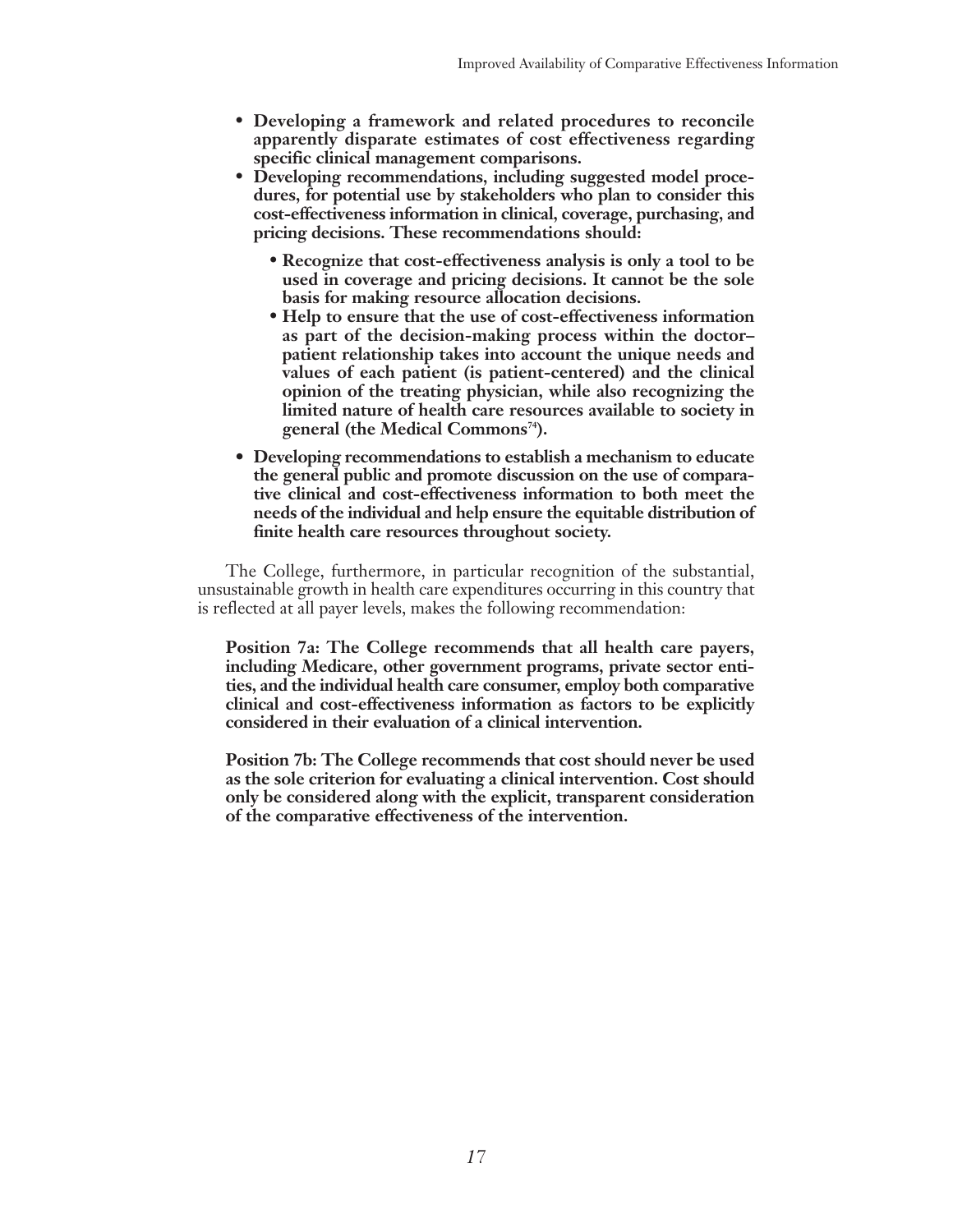# **Conclusion**

This policy paper highlights the need for a Comparative Effectiveness entity in this country to provide trusted information that can be used for the public good to promote increased patient-centered care, help address current problems stemming from the significant variability in clinical practices and quality throughout the nation, and achieve an overall higher value for health care expenditures at the level of both the health care system and the individual. This policy paper further expounds on the importance of including the development and communication of cost-effectiveness information as an integral, important mandate for this entity—despite current multiple forms of resistance. The College looks forward to taking an active role working with all other health care stakeholders in the development of this new entity.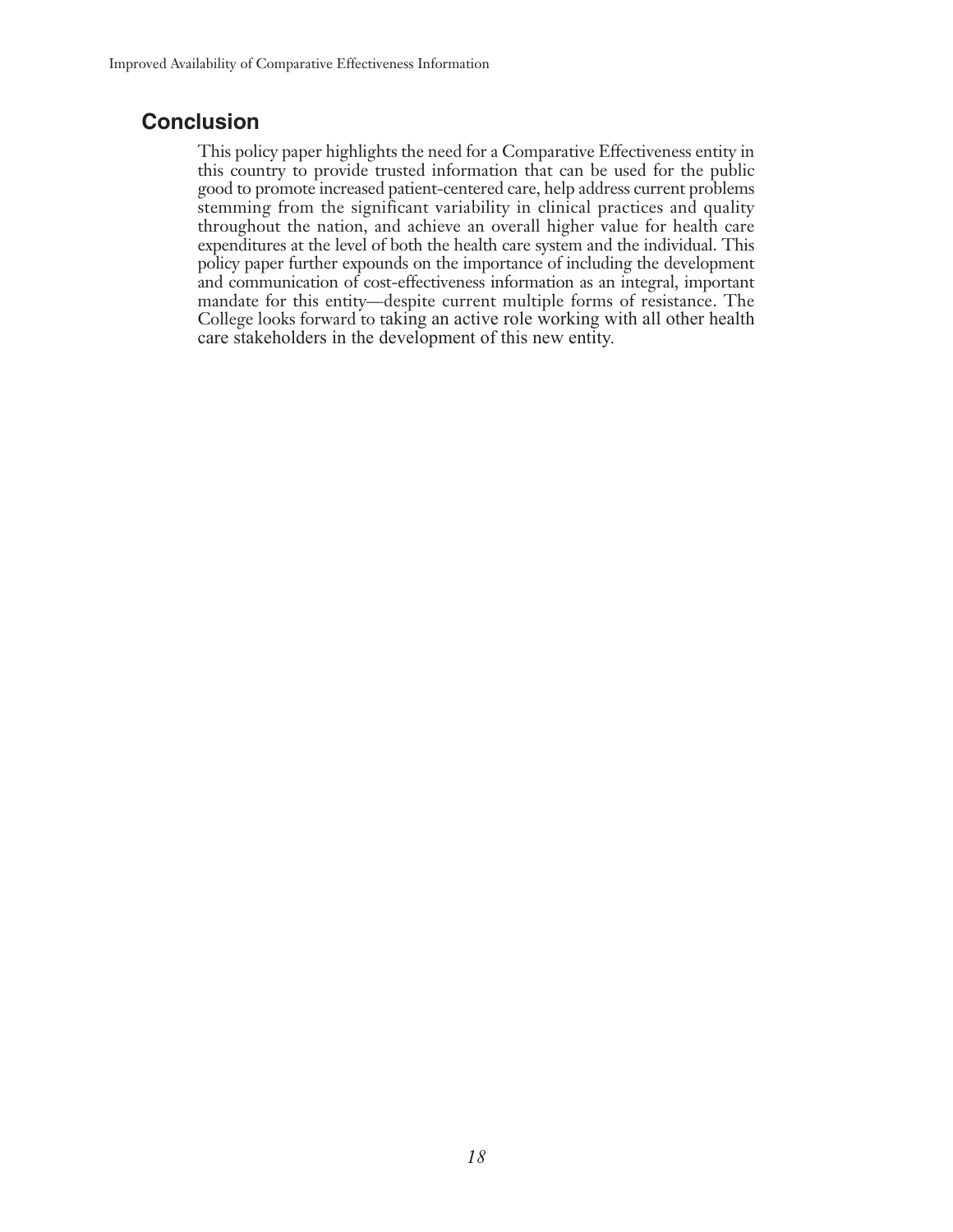# **References**

- 1. **Gold M, Siegel J et. al.** Cost Effectiveness in Health and Medicine. 1996 Oxford University Press.
- 2. **Hiatt H.** Protecting the medical commons: Who is responsible? *New England Journal of Medicine* 1975;293:235-241.
- 3. **Institute of Medicine.** Learning What Works Bests -The Nation's Need for Evidence on Comparative Effectiveness in Health Care. Issue Overview. IOM Roundtable on Evidence–Based Medicine. March 2007.
- 4. **Kaiser Family Foundation.** Trends and indicators in the changing healthcare market place. 2006. Accessed at http://www.kff.org/insurance/7031/index.cfm on 9 May 2007.
- 5. **Anderson G, Hussey P.** Comparing health system performance in OECD countries: Crossnational comparisons can determine whether additional health care spending results in better outcomes. *Health Affairs.* May/June 2001;20(3):219-32.
- 6. **Fisher E, Wennberg D et al.** The implications of regional variations in Medicare spending: Part 2, Health outcomes and satisfaction with care, *Annals of Internal Medicine* 2003;138:288-98.
- 7. **Neumann P.** Using Cost-Effectiveness Analysis to Improve Health Care. 2005 Oxford University Press.
- 8. **Gold M, Siegel J, et al.** Cost Effectiveness in Health and Medicine. 1996 Oxford University Press.
- 9. **Neumann P.** Using Cost-Effectiveness Analysis to Improve Health Care. 2005 Oxford University Press.
- 10. **Medical Professionalism Project of the ABIM Foundation, ACP-ASIM Foundation, and European Federation of Internal Medicine.** Medical professionalism in the new millennium: a physician charter. Annals of Internal Medicine. 2002;136:243-6.
- 11. **AmericanCollegeof Physicians.** Ethics Manual. Fifth edition. *Annals of Internal Medicine.* 2005; 142:560-582.
- 12. **American College of Physicians.** Strategies to increase research and information on comparative effectiveness. Testimony before the Subcommittee on Health, Committee on Ways and Means, House of Representatives. 12 June 2007. Accessed at www.acponline.org/hpp/cetestimony.pdf on 12 July 2007.
- 13. **Moses H, et al.** Financial autonomy of biomedical research. *Journal of the American Medical Association,* Sept. 2005;294(11):1333-1342.
- 14. **AcademyHealth.** Placement, Coordination and Funding of Health Services within the Federal Government. September 2005. AcademyHealth Report. Accessed at www.academyhealth.org/publications/placementreport.pdf on 12 July 2007.
- 15. **Social Security Administration.** Social Security Act Title 18, Section 1862(a)1(A). Accessed at www.ssa.gov/OP\_Home/ssact/title18/1862.htm on 12 July 2007.
- 16. **Neumann P.** Using Cost-Effectiveness Analysis to Improve Health Care. 2005 Oxford University Press.
- 17. **Medicare Payment Advisory Commission.** Using clinical and cost effectiveness information in Medicare. Report to the Congress. Issues in a Modernized Medicare Program. June 2005.
- 18. **Institute of Medicine.** Learning What Works Bests -The Nation's Need for Evidence on Comparative Effectiveness in Health Care. Issue Overview. March 2007.
- 19. **Medical Payment Advisory Committee.** Presentation by Nancy Ray on Comparative Effectiveness. 12 April 2007 Public Meeting. Accessed at www.medpac.gov/public\_meetings/transcripts/0407\_allcombined\_transcript.pdf on 9 May 2007
- 20. Accessed at www.bcbs.com/betterknowledge/tec/ on 12 July 2007.
- 21. **Medicare Payment Advisory Commission.** Using clinical and cost effectiveness information in Medicare. Report to the Congress. Issues in a Modernized Medicare Program. June 2005.
- 22. **Institute of Medicine.** Learning What Works Bests -The Nation's Need for Evidence on Comparative Effectiveness in Health Care. Issue Overview. IOM Roundtable on Evidence–Based Medicine. March 2007.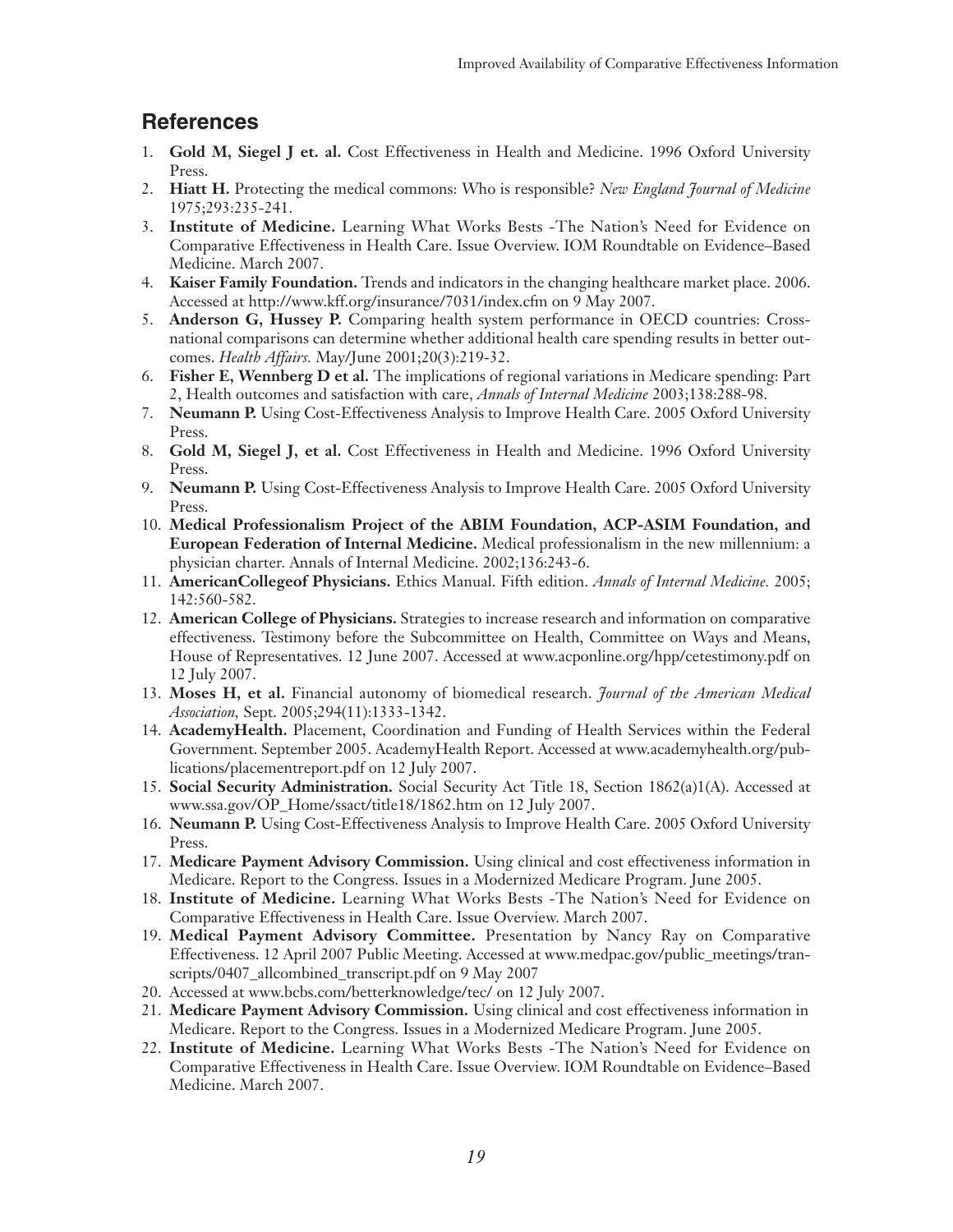- 23. **Wilensky G.** Developing a center for comparative effectiveness information. *Health Affairs.* November 2006 w572-w585.
- 24. **Pearson D and Rawlins M.** Quality, innovation and value of money. *Journal of the American Medical Association,* November 2005;294(20):2618-2622.
- 25. ibid.
- 26. **Institute of Medicine.** Learning What Works Bests -The Nation's Need for Evidence on Comparative Effectiveness in Health Care. Issue Overview. IOM Roundtable on Evidence–Based Medicine. March 2007.
- 27. **The Cochrane Collaboration.** What is the Cochrane Collaboration? Accessed at cochrane.org/ docs/descrip.htm on 12 July 2007.
- 28. **Institute of Medicine.** Learning What Works Bests -The Nation's Need for Evidence on Comparative Effectiveness in Health Care. Issue Overview. IOM Roundtable on Evidence–Based Medicine. March 2007.
- 29. **Wilensky G.** Developing a center for comparative effectiveness information. *Health Affairs.* November 2006 w572-w585.
- 30. **Medicare Payment Advisory Commission.** Producing comparative-effectiveness information. Report to the Congress. Promoting Greater Efficiency in Medicare. June 2007.
- 31. **Congressional Budget Office.** Research on the comparative effectiveness of medical treatments: Options for an expanded federal role. Testimony before the Subcommittee for Health, Committee on Ways and Means, House of Representatives. 12 June 2007. Accessed at www.cbo.gov/ ftpdocs/82xx/doc8209/Comparative\_Testimony.pdf on 19 November 2007.
- 32. **Emanuel E, Fuchs V, Garber A.** Essential elements of a technology and outcome assessment initiative. *Journal of the American Medical Association,* September 2007;298(11):1323-1325.
- 33. **Institute of Medicine.** Learning What Works Bests -The Nation's Need for Evidence on Comparative Effectiveness in Health Care. Issue Overview. IOM Roundtable on Evidence–Based Medicine. March 2007.
- 34. **American Academy of Family Physicians, American Academy of Pediatrics, American College of Physicians, American Osteopathic Association.** Joint Principles of the Patient-Centered Medical Home. May 2007. Accessed at www.acponline.org/hpp/approve\_jp.pdf?hp on 12 July 2007.
- 35. **O'Connor A, et al.** Modifying unwarranted variations in health care: Shared decision making using patient decision aids. *Health Affairs.* 7 October 2004. Accessed at content.healthaffairs.org/cgi/ reprint/hlthaff.var.63v1?maxtoshow=&HITS=10&hits=10&RESULTFORMAT=&author1=O%27 Connor&andorexactfulltext=and&searchid=1&FIRSTINDEX=0&resourcetype=HWCIT on 12 July 2007.
- 36. **Medicare Payment Advisory Commission.** Public meeting (transcript). 12 April 2007. Accessed at www.medpac.gov/transcripts/0407\_allcombined\_transcript.pdf on 12 July 2007.
- 37. **Neumann P.** Using Cost-Effectiveness Analysis to Improve Health Care. 2005 Oxford University Press.
- 38. **Kaiser Family Foundition.** Medicare-Medicare Advantage. June 2007. Accessed at www.kff.org/ medicare/upload/2052-10.pdf on 12 July 2007.
- 39. **Kaiser Commission on Medicaid and the Uninsured.** Medicaid-Purchasing Prescription Drugs. January 2002. Accessed at www.kff.org/medicaid/upload/Medicaid-Purchasing-Prescription-Drugs-Policy-Brief.pdf on 12 July 2007.
- 40. **Medicare Payment Advisory Commission.** Medicare's use of clinical and cost effectiveness information. Report to Congress. Increasing the Value of Medicare. June 2006.
- 41. **Neumann P.** Using Cost-Effectiveness Analysis to Improve Health Care. 2005 Oxford University Press.
- 42. **Garber A.** Cost-effectiveness and evidence evaluation as criteria for coverage policy. *Health Affairs* May 2004. w284-w296.
- 43. **Personal Communication.** Milton C. Weinstein, Ph.D. Henry J. Kaiser Professor of Health Policy and Management, Harvard School of Public Health. November 2007.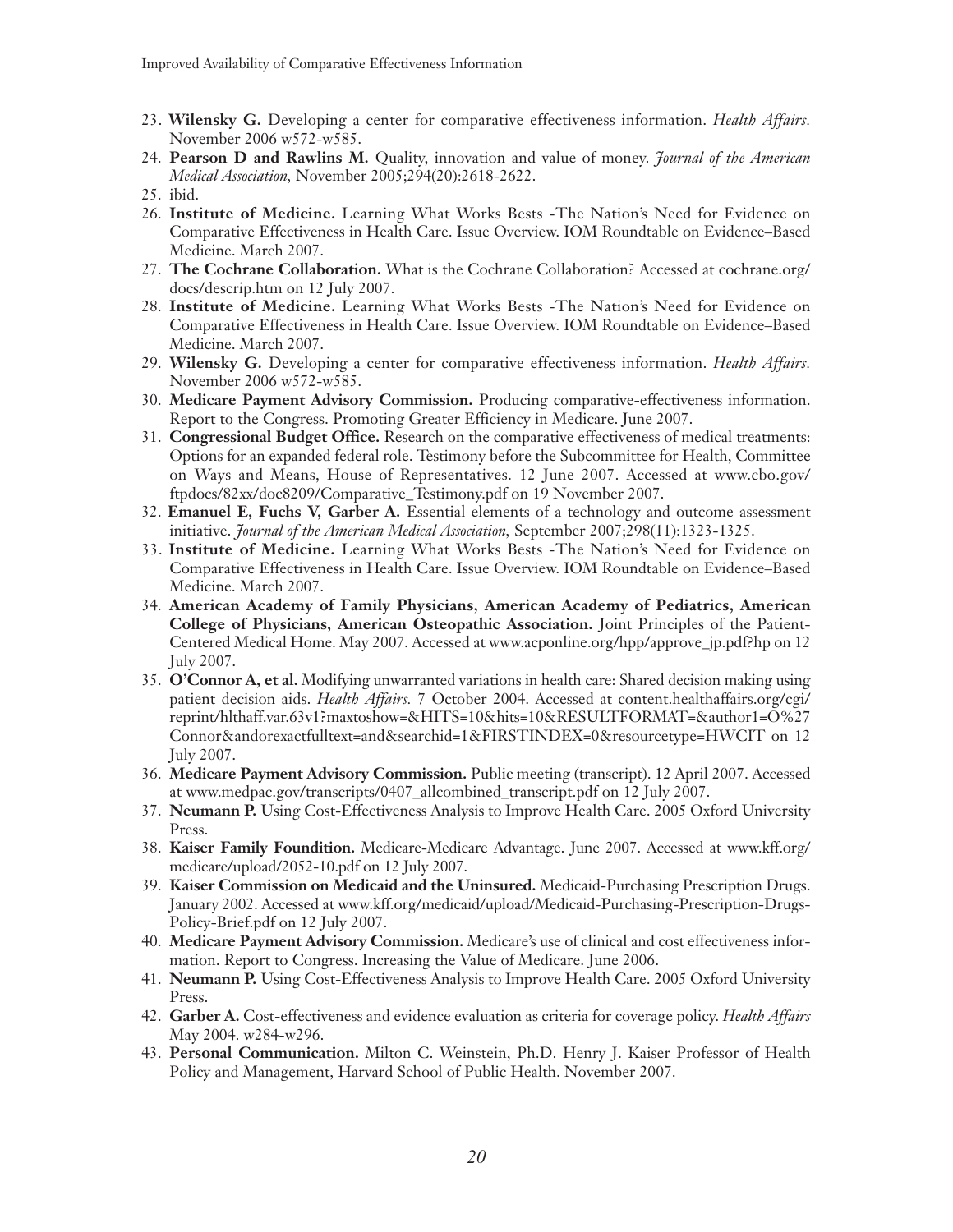- 44. **Garber A.** Cost-effectiveness and evidence evaluation as criteria for coverage policy. *Health Affairs* May 2004. w284-w296.
- 45. **Bloom B.** Use of formal benefit/cost evaluations in health system decision making. *The American Journal of Managed Care.* May 2004;10(5):329-335.
- 46. **Garber A.** Evidence based coverage policy. *Health Affairs.* 2001;20(5):62-82.
- 47. **Neumann P.** Using Cost-Effectiveness Analysis to Improve Health Care. 2005 Oxford University Press.
- 48. **Ginsburg M.** Cost-effectiveness: Will the public buy it or balk? *Health Affairs.* May 2004. w297-w299. 49. ibid.
- 50. **Social Security and Medicare Board of Trustees.** Status of the Social Security and Medicare programs: A Summary of the 2007 Annual Reports. April 2007. Accessed at www.ssa.gov/ OACT/TRSUM/trsummary.html on 12 July 2007.
- 51. **Ginsburg P, et al.** Tracking health care costs: Continued stability but at high rates in 2005. *Health Affairs* October 2006;25:w486-495.
- 52. **Kaiser Commission on Medicaid and the Uninsured.** The Uninsured: A Primer. October 2007. Accessed at www.kff.org/uninsured/upload/7451-03.pdf on 12 July 2007.
- 53. **Institute of Medicine.** Care Without Coverage: Too Little Too Late. 2002 National Academy Press.
- 54. **Ginsburg M.** Cost-effectiveness: Will the public buy it or balk? *Health Affairs.* May 2004. w297-w299.
- 55. ibid.
- 56. **Blue Cross Blue Shield Association.** Statement on Ways and Means hearing to examine comparative effectiveness. 12 June 2007. Accessed at www.bcbs.com/news/bcbsa/statement-on-waysand-means-hearing-to-examine-comparative-effectiveness-research.html on 12 July 2007.
- 57. **Americas Health Insurance Plans.** Press Release-AHIP Advances New National Strategy to Improve Health Care Safety and Quality. 19 April 2007. Accessed at www.ahip.org/content/ pressrelease.aspx?docid=19476 on 12 July 2007.
- 58. **National Business Group on Health.** Evidence Statements for Recommended Clinical Preventive Service Benefits. Accessed at www.businessgrouphealth.org/prevention/purchasers/guide/part3.pdf on 12 July 2007.
- 59. **Medicare Payment Advisory Commission.** Medicare's use of clinical and cost effectiveness information. Report to Congress. Increasing the Value of Medicare. June 2006.
- 60. ibid.
- 61. **Gold M, Siegel J, et al.** Cost Effectiveness in Health and Medicine. 1996 Oxford University Press.
- 62. **Neumann P.** Growth and quality of the cost-utility literature. 1976-2001. 2005 Value in Health:8(1);3-9.
- 63. **Medicare Payment Advisory Commission.** Medicare's use of clinical and cost effectiveness information. Report to Congress. Increasing the Value of Medicare. June 2006.
- 64. **Neumann P.** Using Cost-Effectiveness Analysis to Improve Health Care. 2005 Oxford University Press.
- 65. ibid.
- 66. *Kassirer J.* Angell M. The Journal's policy on cost-effectiveness analyses. *New England Journal of Medicine.* 1994;331:669-670.
- 67. **Neumann P.** Using Cost-Effectiveness Analysis to Improve Health Care. 2005 Oxford University Press.
- 68. ibid.
- 69. **Garber A.** Evidence based coverage policy. *Health Affairs.* 2001;20(5):62-82.
- 70. **Neumann P.** Using Cost-Effectiveness Analysis to Improve Health Care. 2005 Oxford University Press.
- 71. ibid.
- 72. **Medicare Payment Advisory Commission.** Using clinical and cost effectiveness information in Medicare. Report to the Congress. Issues in a Modernized Medical Program. June 2005.
- 73. **Gold M, Siegel J, et al.** Cost Effectiveness in Health and Medicine. 1996 Oxford University Press.
- 74. **Hiatt H.** Protecting the medical commons: Who is responsible? *New England Journal of Medicine.* 1975;293:2235-241.